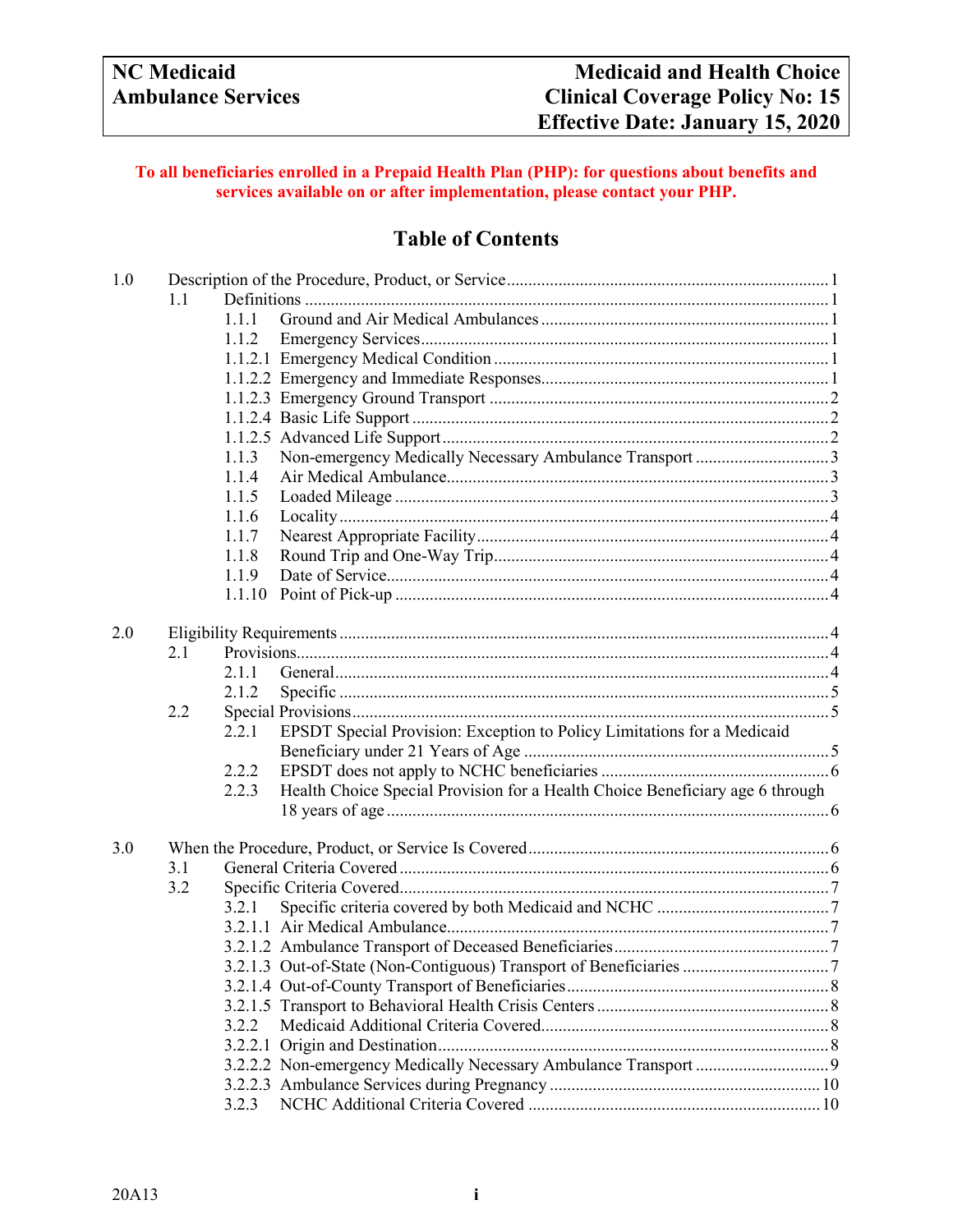| 4.0 |           |                                                                                                                                                                    |  |  |
|-----|-----------|--------------------------------------------------------------------------------------------------------------------------------------------------------------------|--|--|
|     | 4.1       |                                                                                                                                                                    |  |  |
|     | 4.2       |                                                                                                                                                                    |  |  |
|     |           | Specific Criteria Not Covered by both Medicaid and NCHC 11<br>4.2.1                                                                                                |  |  |
|     |           |                                                                                                                                                                    |  |  |
|     |           |                                                                                                                                                                    |  |  |
|     |           |                                                                                                                                                                    |  |  |
|     |           |                                                                                                                                                                    |  |  |
|     |           | 4.2.2                                                                                                                                                              |  |  |
|     |           |                                                                                                                                                                    |  |  |
|     |           |                                                                                                                                                                    |  |  |
|     |           | 4.2.3                                                                                                                                                              |  |  |
|     |           |                                                                                                                                                                    |  |  |
| 5.0 |           |                                                                                                                                                                    |  |  |
|     | 5.1       |                                                                                                                                                                    |  |  |
|     | 5.2       |                                                                                                                                                                    |  |  |
|     |           | 5.2.1                                                                                                                                                              |  |  |
|     |           | 5.2.2                                                                                                                                                              |  |  |
|     | 5.3       |                                                                                                                                                                    |  |  |
|     |           |                                                                                                                                                                    |  |  |
| 6.0 |           |                                                                                                                                                                    |  |  |
|     | 6.1       | Provider Qualifications and Occupational Licensing Entity Regulations 14                                                                                           |  |  |
|     | 6.2       |                                                                                                                                                                    |  |  |
|     | 6.3       |                                                                                                                                                                    |  |  |
|     | 6.4       |                                                                                                                                                                    |  |  |
|     | 6.5       |                                                                                                                                                                    |  |  |
|     |           |                                                                                                                                                                    |  |  |
| 7.0 |           |                                                                                                                                                                    |  |  |
|     | 7.1       |                                                                                                                                                                    |  |  |
|     | 7.2       |                                                                                                                                                                    |  |  |
|     | 7.3       | Physician Certification and Order for Non-Emergency Medicaid Ambulance Services 16                                                                                 |  |  |
|     |           | Non-Emergency, Scheduled, Repetitive Ambulance Services 16<br>7.3.1                                                                                                |  |  |
|     |           | Non-Emergency Ambulance Services That Are Either Unscheduled or That Are<br>7.3.2                                                                                  |  |  |
|     |           |                                                                                                                                                                    |  |  |
|     |           |                                                                                                                                                                    |  |  |
| 8.0 |           |                                                                                                                                                                    |  |  |
|     |           |                                                                                                                                                                    |  |  |
|     |           |                                                                                                                                                                    |  |  |
|     | А.        |                                                                                                                                                                    |  |  |
|     | <b>B.</b> | International Classification of Diseases and Related Health Problems, Tenth Revisions,<br>Clinical Modification (ICD-10-CM) and Procedural Coding System (PCS)  18 |  |  |
|     | C.        |                                                                                                                                                                    |  |  |
|     | D.        |                                                                                                                                                                    |  |  |
|     | Ε.        |                                                                                                                                                                    |  |  |
|     | F.        |                                                                                                                                                                    |  |  |
|     |           |                                                                                                                                                                    |  |  |
|     | G.        |                                                                                                                                                                    |  |  |
|     | H.        |                                                                                                                                                                    |  |  |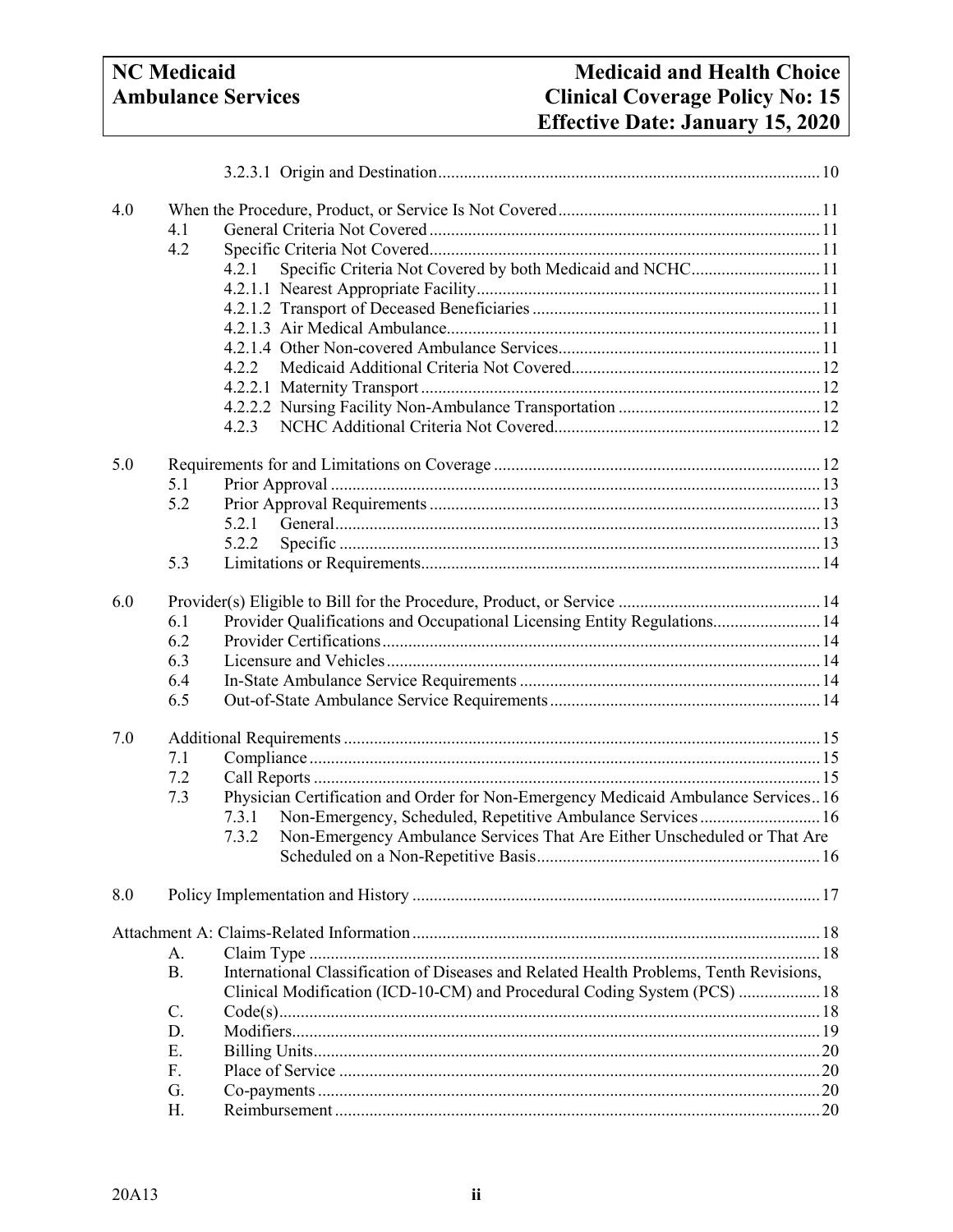#### **Related Clinical Coverage Policies**

Refer to<https://medicaid.ncdhhs.gov/> for the related coverage policies listed below: 1E-7, Family Planning Services 2A-3, Out-of-State Services

#### **Information**

Refer to the following web sites for information: NC Medicaid Provider Services: <https://medicaid.ncdhhs.gov/> OEMS Website: <https://www.ncdhhs.gov/divisions/dhsr> Provider Policies, Manuals and Guidelines: <https://www.nctracks.nc.gov/content/public/providers/provider-manuals.html>

# <span id="page-2-0"></span>**1.0 Description of the Procedure, Product, or Service**

Ambulance services provide medically necessary treatment for NC Medicaid Program or NC Health Choice beneficiaries. Transport is provided only if the beneficiary's medical condition is such that the use of any other means of transportation is contraindicated. Ambulance services include emergency and non-emergency ambulance transport via ground and air medical ambulance for a Medicaid beneficiary. Ambulance services include only emergency transport via ground and air medical ambulance for a NCHC beneficiary. Refer to **Subsection 4.0**.

#### <span id="page-2-2"></span><span id="page-2-1"></span>**1.1 Definitions**

#### **1.1.1 Ground and Air Medical Ambulances**

A **ground ambulance** is the same as defined in 10A NCAC 13P .0102(29). In this policy, ambulance transport by either land or water vehicles may be referred to as "ground transportation." Vehicle and equipment requirements are located at 10A NCAC 13P .0207, .0208, and .0210.

An **air medical ambulance** is the same as defined in 10A NCAC 13P .0102(5). Vehicle and equipment requirements are located at 10A NCAC 13P .0209.

#### <span id="page-2-5"></span><span id="page-2-4"></span><span id="page-2-3"></span>**1.1.2 Emergency Services**

#### **1.1.2.1 Emergency Medical Condition**

An **emergency medical condition** is defined in 42 C.F.R. 489.24(b).

#### **1.1.2.2 Emergency and Immediate Responses**

An **emergency response** means responding immediately at the Basic Life Support (BLS) or Advanced Life Support Level 1 (ALS1) service to a 911 call or the equivalent in areas without a 911 call system.

An **immediate response** is one in which the ambulance service begins as quickly as possible to take the steps necessary to respond to a 911 call.

**CPT codes, descriptors, and other data only are copyright 2018 American Medical Association. All rights reserved. Applicable FARS/DFARS apply.**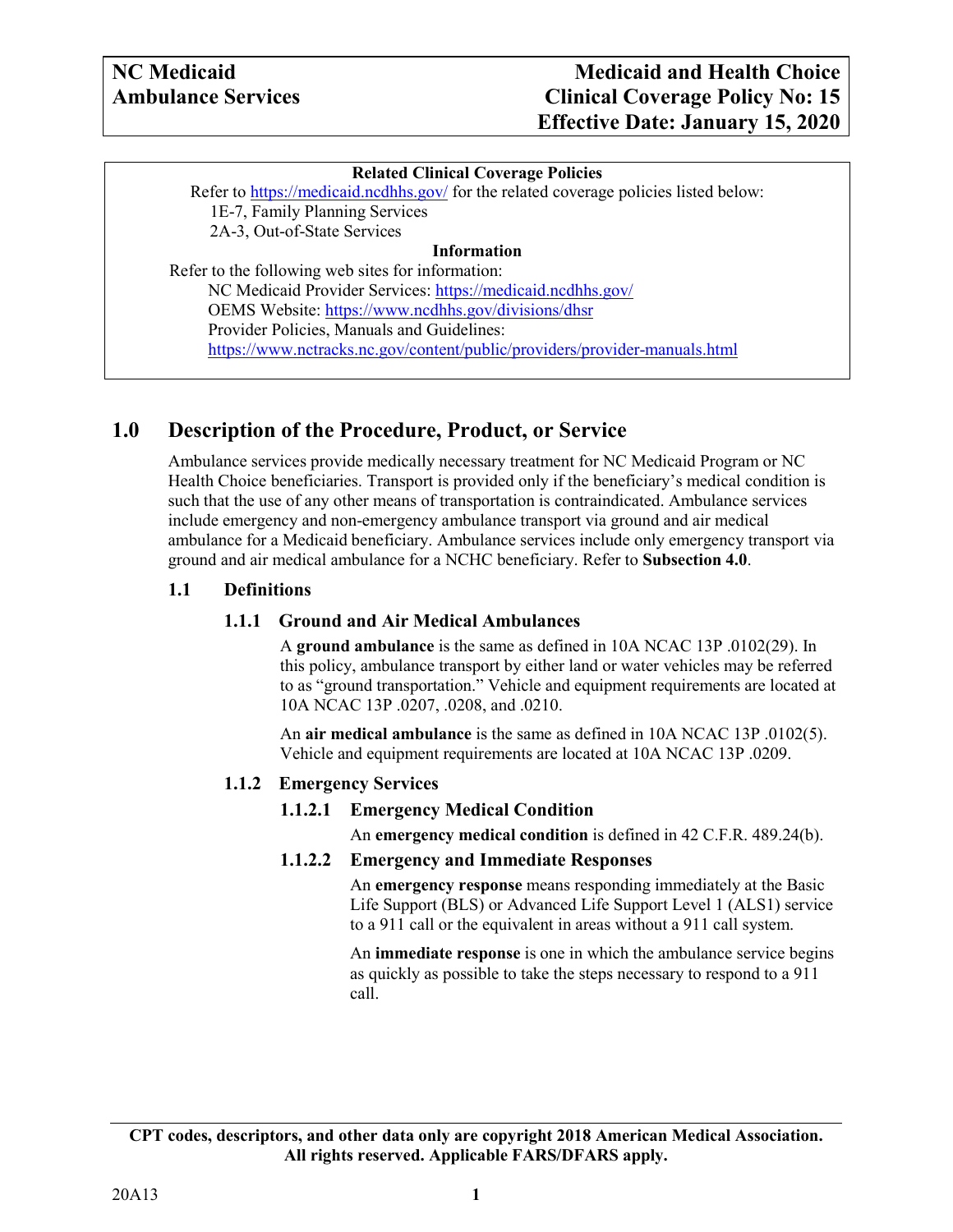# <span id="page-3-0"></span>**1.1.2.3 Emergency Ground Transport**

Emergency ground transport is medically necessary ground transportation to the nearest appropriate facility where prompt medical services are provided in an emergency situation such as accident, acute illness, or injury. Emergency ground transport includes both BLS and ALS services.

# <span id="page-3-1"></span>**1.1.2.4 Basic Life Support**

BLS is transportation by a ground ambulance vehicle and the provision of medically necessary supplies and services, including BLS ambulance services as defined by the State Office of Emergency Medical Services (OEMS). The ambulance shall be staffed by an individual who is credentialed in accordance with 10A NCAC 13P .0502 and G.S. 131E-159 as an Emergency Medical Technician (EMT).

# <span id="page-3-2"></span>**1.1.2.5 Advanced Life Support**

ALS services include BLS plus invasive procedures and techniques provided by Emergency Medical Technicians–Intermediate (EMT–I) or Emergency Medical Technicians–Paramedic (EMT–P) who are credentialed in accordance with 10A NCAC 13P .0502. An EMT–I is credentialed to perform essential advanced techniques and to administer a limited number of medications in addition to the skills of the EMT. An EMT–P is credentialed to administer additional medications and interventions in addition to the skills of the EMT and EMT-I.

An **ALS assessment** must be a medically necessary procedure performed by an ALS crew as part of an emergency response and necessary because the beneficiary's reported condition at the time of dispatch is such that only an ALS crew is qualified to perform the assessment. An ALS assessment does not necessarily result in a determination that the beneficiary requires an ALS level of service.

An **ALS intervention** is a procedure that is, in accordance with state and local laws, rendered by ALS personnel. If local protocols require an ALS response for all calls, N.C. Medicaid only covers the level of service actually provided. ALS level of service must include ALS assessment, ALS intervention, or both, and then only when the service is medically necessary.

**ALS Level 1** (ALS1) is the transportation by ground ambulance vehicle and the provision of an ALS assessment or at least one ALS intervention.

**ALS Level 2** (ALS2) is the transportation by ground ambulance vehicle and the provision of medically necessary supplies and services, including at least one of the following:

a. At least three separate administrations of one or more medications by intravenous push or bolus or by continuous infusion, excluding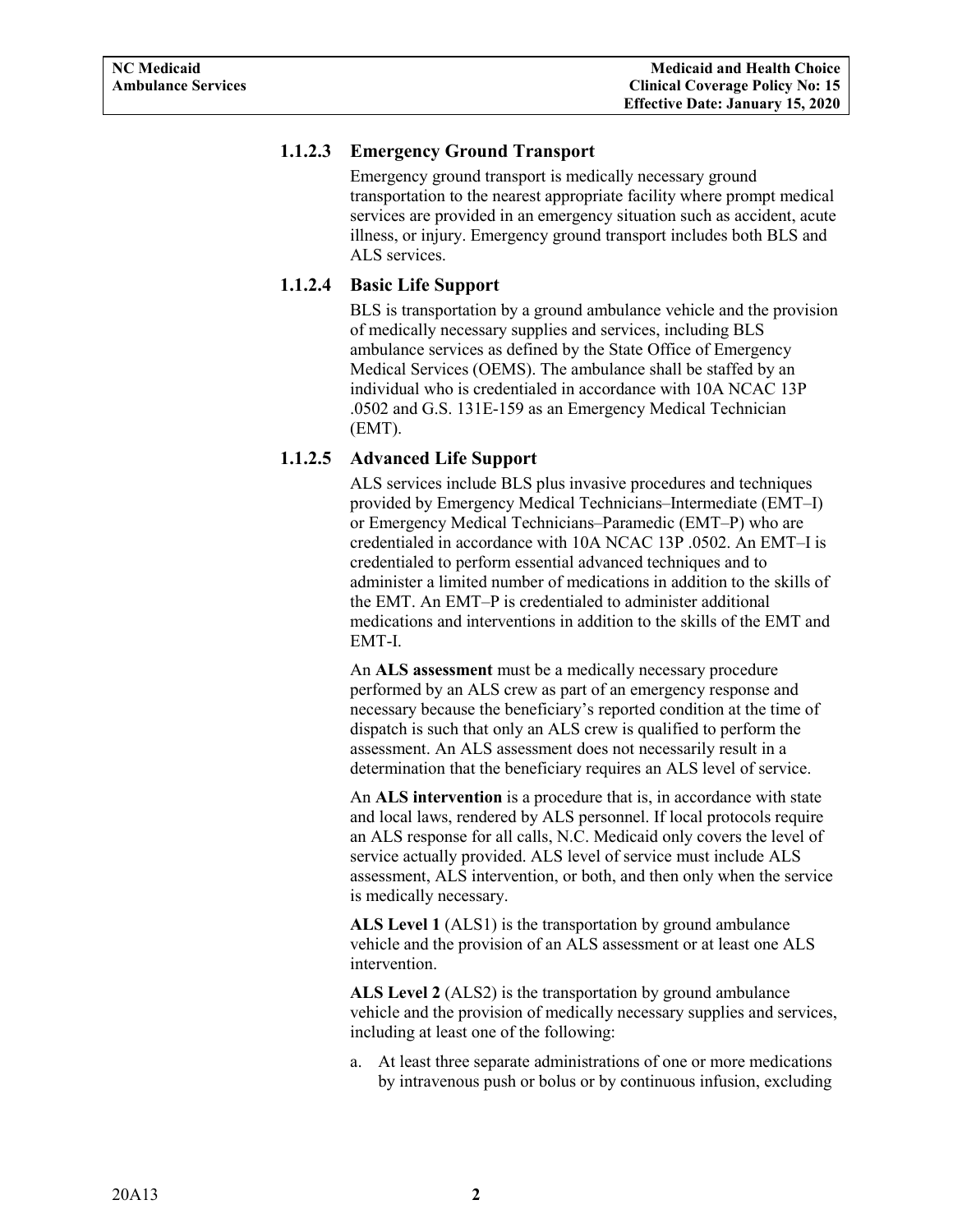crystalloid, hypotonic, isotonic, and hypertonic solutions (Dextrose, Normal Saline, or Ringer's Lactate); or

- <span id="page-4-3"></span>b. At least one of the ALS2 procedures listed below:
	- 1. Manual defibrillation or cardioversion;
	- 2. Cardiac pacing;
	- 3. Endotracheal intubation insertion;
	- 4. Central venous line;
	- 5. Intraosseous line;
	- 6. Chest decompression;
	- 7. Surgical airway;
	- 8. 12 Lead electrocardiogram (ECG) for Segment Elevation Myocardial Infarction [STEMI];
	- 9. Continuous Positive Airway Pressure (CPAP);
	- 10. Ventilator Operation; or
	- 11. Femoral Line.

# <span id="page-4-0"></span>**1.1.3 Non-emergency Medically Necessary Ambulance Transport**

Non-emergency ambulance transport is a medically necessary transport for a **Medicaid beneficiary** to obtain medical services that cannot be provided when needed at the beneficiary's location, such as computed tomography (CT) scans, magnetic resonance imaging (MRI), endoscopies, radiation therapy, and dialysis.

#### <span id="page-4-1"></span>**1.1.4 Air Medical Ambulance**

Air medical ambulance applies to both rotary-wing and fixed-wing aircraft. Rotary-wing air medical ambulance is transport by a helicopter that has been inspected and issued a permit by the State OEMS as a rotary-wing ambulance, and the provision of medically necessary supplies and services. Fixed-wing air medical ambulance is transport by a fixed-wing aircraft that has been inspected and issued a permit by the State OEMS as a fixed-wing air medical ambulance, and the provision of medically necessary supplies and services. Vehicle and equipment requirements are located at 10A NCAC 13P .0209.

#### <span id="page-4-2"></span>**1.1.5 Loaded Mileage**

Loaded mileage is the number of miles for which the beneficiary is transported in the ambulance vehicle.

For air medical ambulance (fixed wing and rotary wing), the point of origin includes the beneficiary's loading point and runway taxiing until the beneficiary is offloaded from the air medical ambulance. Air mileage is based on loaded miles flown, as expressed in statute miles, and is reimbursable.

For ground ambulance, loaded mileage is from the point of origin to the nearest appropriate facility. Mileage to a facility that does not meet this criterion is not covered. Ground ambulance loaded mileage is reimbursable **only** for out-ofcounty transport. In-county loaded ground mileage is not reimbursable.

**Out of county transport** is a transport by ambulance in which the final destination of the beneficiary is outside the limits of the county in which the transport originated.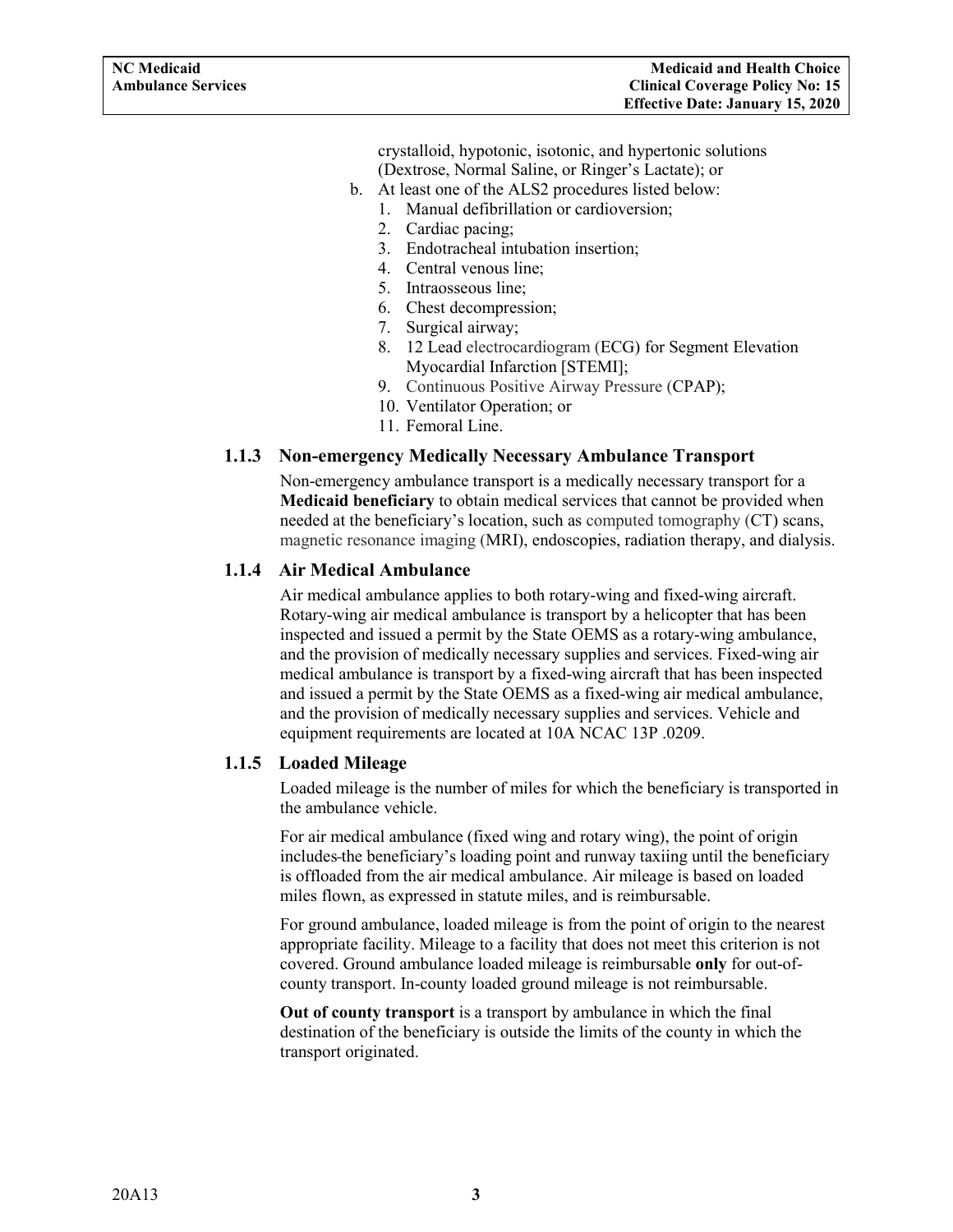# **1.1.6 Locality**

Locality means the service area surrounding the institution to which beneficiaries normally travel or are expected to travel to receive hospital or skilled nursing services.

If two or more facilities that meet the destination requirements can treat the beneficiary appropriately, and the locality of each facility encompasses the place where the ambulance transportation of the beneficiary began, then the out of county mileage (if applicable) to any one of the facilities to which the beneficiary is taken is covered.

# <span id="page-5-0"></span>**1.1.7 Nearest Appropriate Facility**

The nearest appropriate facility for emergency transport is the nearest institution or medical facility that is capable, under federal and state laws, of furnishing the required type of care for the beneficiary's illness or injury.

# <span id="page-5-1"></span>**1.1.8 Round Trip and One-Way Trip**

A **round trip** is non-emergency transportation by ambulance from the point of pickup to destination and return to point of pickup. The ambulance remains in the vicinity of the destination, does not return to base, and does not respond to other calls for transport. This service is covered for **Medicaid beneficiaries only**. Refer to **Subsection 4.0.**

A **one-way trip** is emergency or non-emergency transportation from point of pickup to destination. Delivery of the beneficiary at the destination discharges the ambulance provider's responsibility. The ambulance service is then available to transport other beneficiaries.

#### <span id="page-5-2"></span>**1.1.9 Date of Service**

The date of service of an ambulance service is the date that the loaded ambulance vehicle departs the point of pick-up. In the case of a ground transport, if the beneficiary is pronounced dead after the vehicle is dispatched but before the (now deceased) beneficiary is loaded into the vehicle, the date of service is the date of the vehicle's dispatch.

#### **1.1.10 Point of Pick-up**

The point of pick-up is the location of the beneficiary at the time placed on board the ambulance.

# <span id="page-5-6"></span><span id="page-5-5"></span><span id="page-5-4"></span><span id="page-5-3"></span>**2.0 Eligibility Requirements**

# **2.1 Provisions**

# **2.1.1 General**

# **(***The term "General" found throughout this policy applies to all Medicaid and NCHC policies***)**

- a. An eligible beneficiary shall be enrolled in either:
	- 1. the NC Medicaid Program; or
	- 2. the NC Health Choice Program on the date of service and shall meet the criteria in **Section 3.0 of this policy**.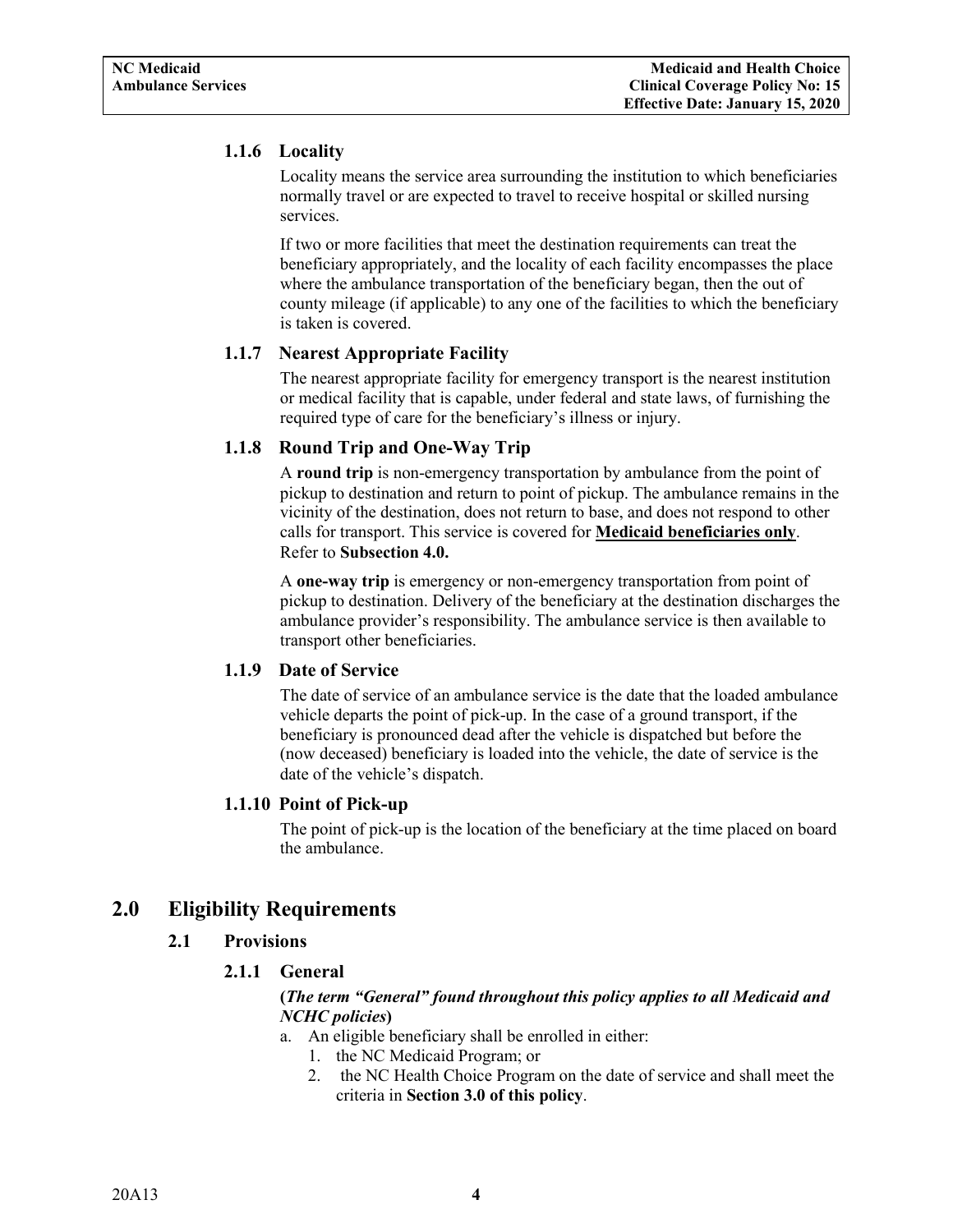- b. Provider(s) shall verify each Medicaid or NCHC beneficiary's eligibility each time a service is rendered.
- c. The Medicaid beneficiary may have service restrictions due to their eligibility category that would make them ineligible for this service.
- d. Following is only one of the eligibility and other requirements for participation in the NCHC Program under GS 108A-70.21(a): Children must be between the ages of 6 through 18.

#### <span id="page-6-0"></span>**2.1.2 Specific**

- a. **Medicaid** None Apply.
- b. **NCHC** None Apply.

#### <span id="page-6-2"></span><span id="page-6-1"></span>**2.2 Special Provisions**

# **2.2.1 EPSDT Special Provision: Exception to Policy Limitations for a Medicaid Beneficiary under 21 Years of Age**

#### a. **42 U.S.C. § 1396d(r) [1905(r) of the Social Security Act]**

Early and Periodic Screening, Diagnostic, and Treatment (EPSDT) is a federal Medicaid requirement that requires the state Medicaid agency to cover services, products, or procedures for Medicaid beneficiary under 21 years of age **if** the service is **medically necessary health care** to correct or ameliorate a defect, physical or mental illness, or a condition [health problem] identified through a screening examination**\*\*** (includes any evaluation by a physician or other licensed clinician).

This means EPSDT covers most of the medical or remedial care a child needs to improve or maintain his or her health in the best condition possible, compensate for a health problem, prevent it from worsening, or prevent the development of additional health problems.

Medically necessary services will be provided in the most economic mode, as long as the treatment made available is similarly efficacious to the service requested by the beneficiary's physician, therapist, or other licensed practitioner; the determination process does not delay the delivery of the needed service; and the determination does not limit the beneficiary's right to a free choice of providers.

EPSDT does not require the state Medicaid agency to provide any service, product or procedure:

- 1. that is unsafe, ineffective, or experimental or investigational.
- 2. that is not medical in nature or not generally recognized as an accepted method of medical practice or treatment.

Service limitations on scope, amount, duration, frequency, location of service, and other specific criteria described in clinical coverage policies may be exceeded or may not apply as long as the provider's documentation shows that the requested service is medically necessary "to correct or ameliorate a defect, physical or mental illness, or a condition" [health problem]; that is, provider documentation shows how the service, product, or procedure meets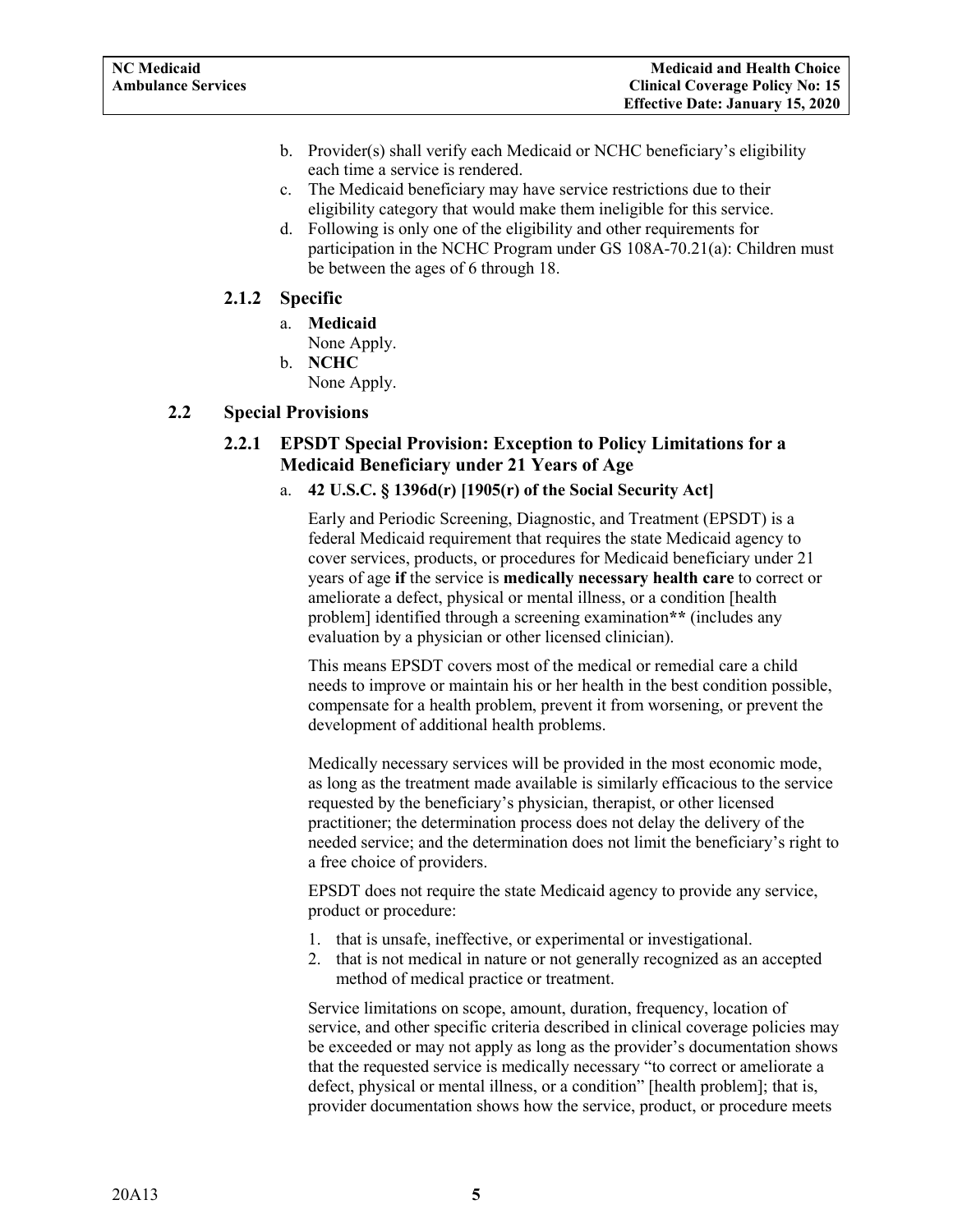<span id="page-7-4"></span>all EPSDT criteria, including to correct or improve or maintain the beneficiary's health in the best condition possible, compensate for a health problem, prevent it from worsening, or prevent the development of additional health problems.

#### b. **EPSDT and Prior Approval Requirements**

- 1. If the service, product, or procedure requires prior approval, the fact that the beneficiary is under 21 years of age does **NOT** eliminate the requirement for prior approval.
- 2. **IMPORTANT ADDITIONAL INFORMATION** about EPSDT and prior approval is found in the *NCTracks Provider Claims and Billing Assistance Guide,* and on the EPSDT provider page. The Web addresses are specified below.

*NCTracks Provider Claims and Billing Assistance Guide*: [https://www.nctracks.nc.gov/content/public/providers/provider](https://www.nctracks.nc.gov/content/public/providers/provider-manuals.html)[manuals.html](https://www.nctracks.nc.gov/content/public/providers/provider-manuals.html)

EPSDT provider page: <https://medicaid.ncdhhs.gov/>

# <span id="page-7-0"></span>**2.2.2 EPSDT does not apply to NCHC beneficiaries**

# <span id="page-7-1"></span>**2.2.3 Health Choice Special Provision for a Health Choice Beneficiary age 6 through 18 years of age**

NC Medicaid shall deny the claim for coverage for an NCHC beneficiary who does not meet the criteria within **Section 3.0** of this policy. Only services included under the NCHC State Plan and the NC Medicaid clinical coverage policies, service definitions, or billing codes are covered for an NCHC beneficiary.

# <span id="page-7-2"></span>**3.0 When the Procedure, Product, or Service Is Covered**

*Note: Refer to Subsection 2.2.1 regarding EPSDT Exception to Policy Limitations for a Medicaid Beneficiary under 21 Years of Age.*

#### <span id="page-7-3"></span>**3.1 General Criteria Covered**

Medicaid and NCHC shall cover procedures, products, and services related to this policy when they are medically necessary, and:

- a. the procedure, product, or service is individualized, specific, and consistent with symptoms or confirmed diagnosis of the illness or injury under treatment, and not in excess of the beneficiary's needs;
- b. the procedure, product, or service can be safely furnished, and no equally effective and more conservative or less costly treatment is available statewide; and
- c. the procedure, product, or service is furnished in a manner not primarily intended for the convenience of the beneficiary, the beneficiary's caretaker, or the provider.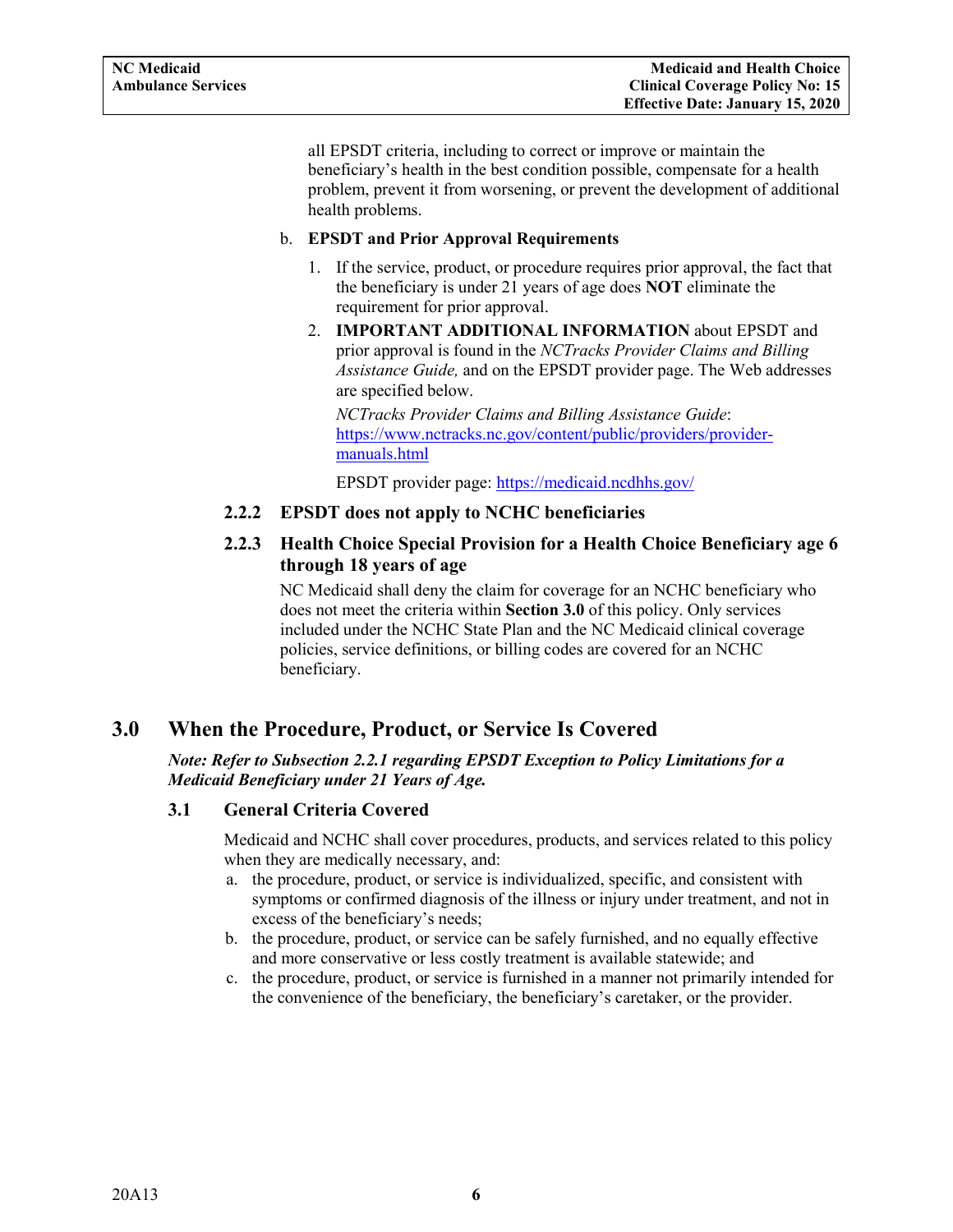# <span id="page-8-1"></span><span id="page-8-0"></span>**3.2 Specific Criteria Covered**

#### **3.2.1 Specific criteria covered by both Medicaid and NCHC**

#### **3.2.1.1 Air Medical Ambulance**

For air medical ambulance, the point of origin is the beneficiary's loading point and runway taxiing, until the beneficiary is offloaded from the air medical ambulance.

Air medical ambulance is covered in any one of the following situations:

- a. the beneficiary's medical condition requires immediate and rapid ambulance transport that cannot be provided by ground ambulance;
- b. the point of pickup is inaccessible by ground vehicle; or
- c. the beneficiary's condition is such that the time needed to transport the beneficiary by land, or the instability of transport by land, to the nearest appropriate facility poses a threat to the beneficiary's survival or endangers the beneficiary's health.

Some conditions requiring emergency air medical ambulance transportation are:

- a. intracranial bleeding requiring neurosurgical intervention;
- b. shock;
- c. major burns requiring treatment in a burn center;
- d. conditions requiring immediate treatment in a hyperbaric oxygen unit;
- e. multiple severe injuries;
- f. life-threatening trauma;
- g. ST Segment Elevation Myocardial Infarction (STEMI); and
- h. cardiovascular Accident (CVA).

#### <span id="page-8-2"></span>**3.2.1.2 Ambulance Transport of Deceased Beneficiaries**

Ambulance transport of a deceased beneficiary is covered in either one of the following situations:

- a. The beneficiary is pronounced dead by a legally authorized individual after the dispatch of the ambulance, but before the beneficiary is loaded on board the ambulance. The provider is reimbursed for the BLS base rate. No mileage is reimbursed. The date of service is the date of the dispatch of the ambulance. Use QL modifier, "Patient pronounced dead after ambulance called," on the claim; or
- b. The beneficiary is pronounced dead by a legally authorized individual after pick-up but prior to arrival at the receiving facility. The same reimbursement rules apply as if the beneficiary were alive.

#### <span id="page-8-3"></span>**3.2.1.3 Out-of-State (Non-Contiguous) Transport of Beneficiaries**

Hospitals, acute medical care, and ambulance services are out-of-state services when they are provided more than 40 miles outside of the N.C. border.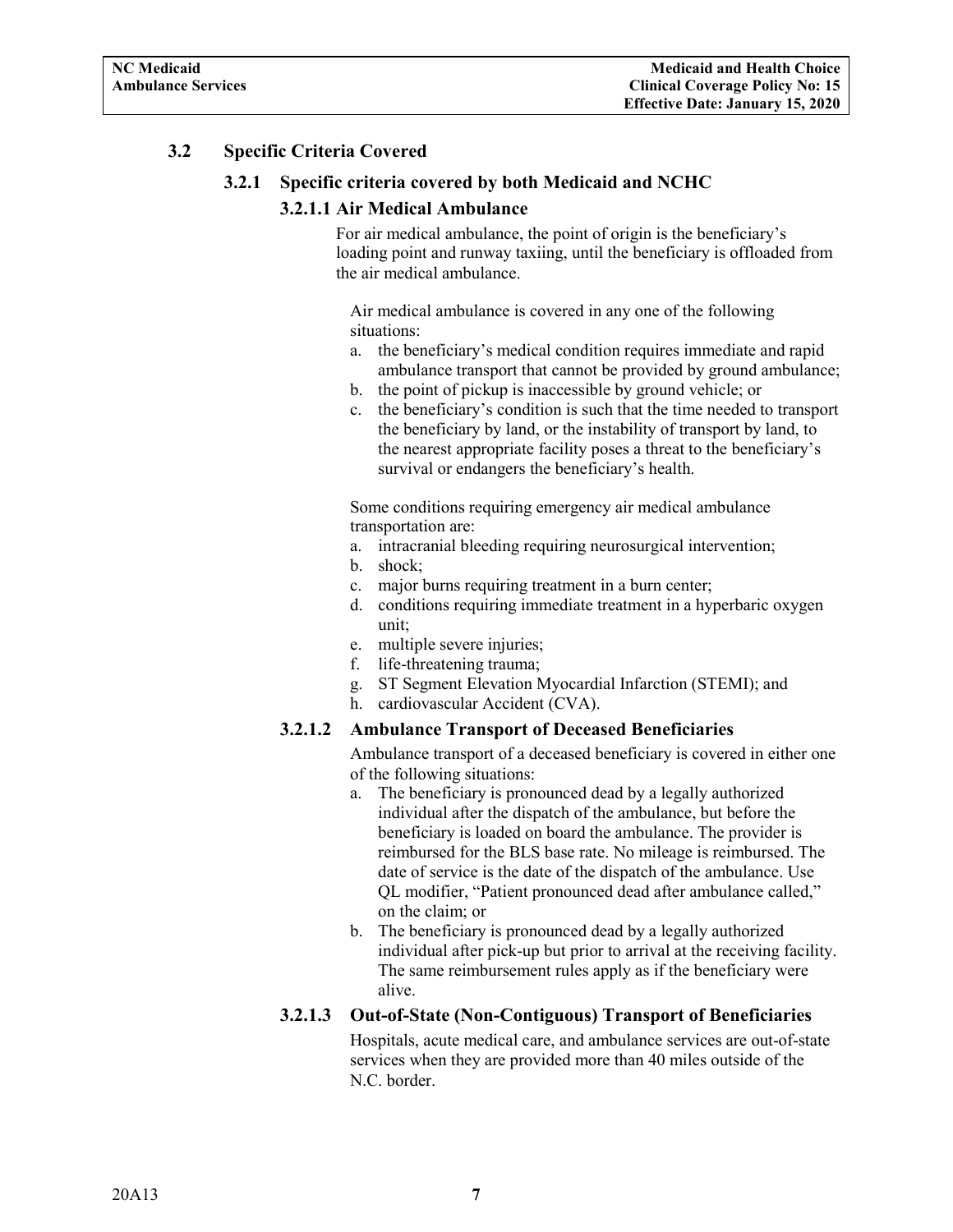Hospitals, acute medical care, and ambulance services provided *within* 40 miles of the N.C. border in the contiguous states of Georgia, South Carolina, Tennessee, and Virginia will be covered to the same extent and under the same conditions as services provided in North Carolina. These facilities and providers shall obtain Medicaid provider numbers. Contact NC Medicaid Provider Services [\(https://medicaid.ncdhhs.gov/\)](https://medicaid.ncdhhs.gov/) for information on obtaining a Medicaid Provider number.

Refer to clinical coverage policy, 2A-3, *Out-of-State Services***,** at [https://medicaid.ncdhhs.gov/.](https://medicaid.ncdhhs.gov/)

#### <span id="page-9-0"></span>**3.2.1.4 Out-of-County Transport of Beneficiaries**

Ground ambulance loaded mileage is reimbursable only for out-ofcounty transport.

#### <span id="page-9-1"></span>**3.2.1.5 Transport to Behavioral Health Crisis Centers**

NC Medicaid shall cover transport of Medicaid beneficiaries in behavioral health crisis to behavioral health clinics or alternative appropriate care locations when the following criteria are met:

- a. Emergency Medical Services (EMS) providers have received appropriate education in caring for beneficiaries in behavioral health crisis;
- b. EMS system has at least one partnership with a receiving facility that is able to provide care appropriate for those beneficiaries; and
- c. EMS systems shall be required to include in its EMS system plan a report on beneficiary experiences and outcomes in accordance with rules adopted by Department of Health and Human Services (DHHS), Division of Health Service Regulation (DHSR), Division of Health Benefits (DHB), and Office of Emergency Services (OEMS)

(Session Law 2018-5 Section  $11H.4(a)$ )

#### <span id="page-9-3"></span><span id="page-9-2"></span>**3.2.2 Medicaid Additional Criteria Covered**

# **3.2.2.1 Origin and Destination**

Medicaid shall cover ambulance transports (that meet all other program requirements for coverage) only to the following destinations:

- d. hospital;
- e. critical access hospital;
- f. skilled nursing facility;
- g. adult care home;
- h. intermediate care facility for individuals with intellectual disabilities (ICF-IID);
- i. beneficiary's primary private residence;
- j. dialysis facility for end-stage renal disease if the beneficiary's condition requires ambulance services;
- k. transfer site (airport or helipad);
- l. physician's office;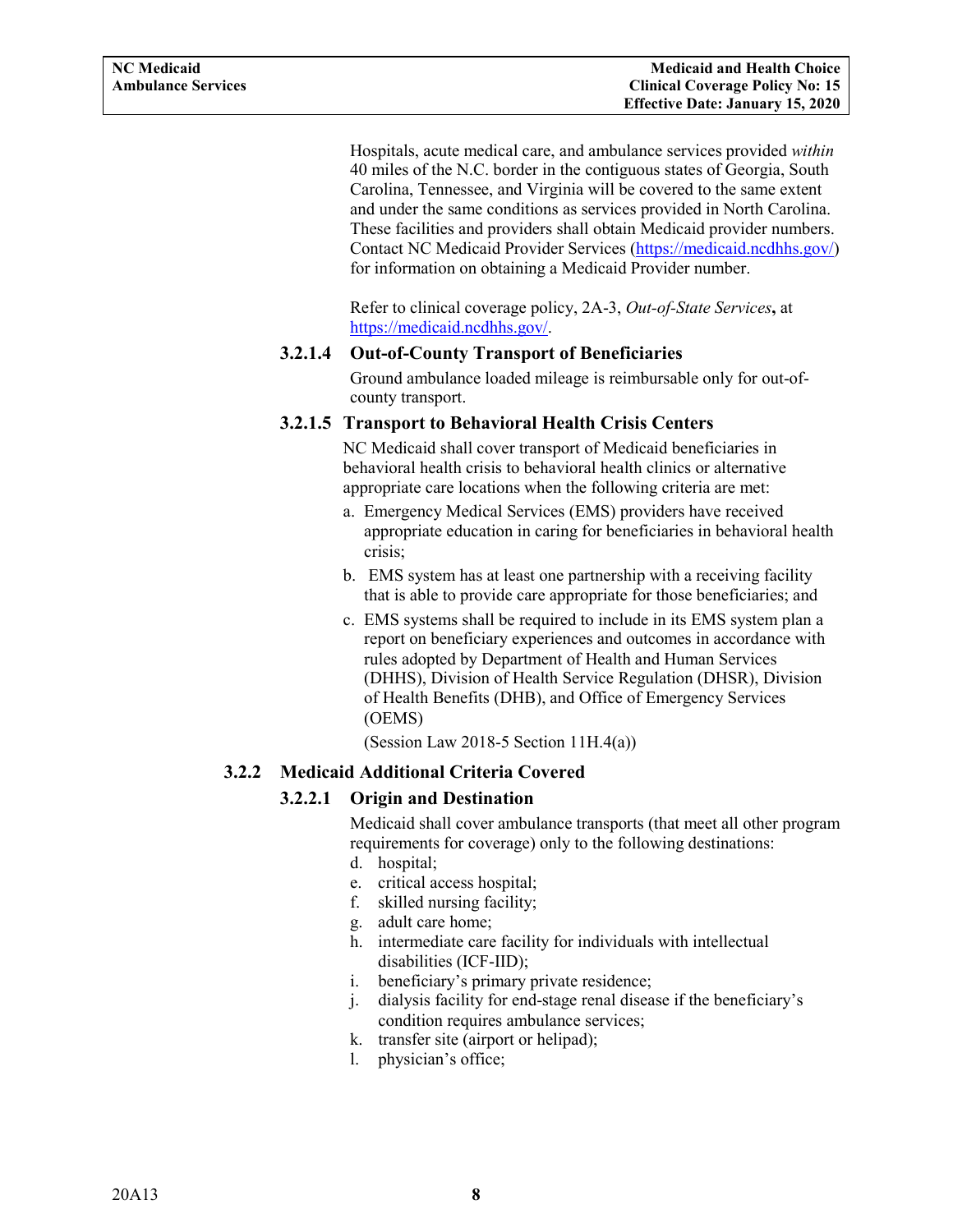- 1. Non-emergency transport to a physician's office shall meet the criteria in **Subsection 3.2.2.2, Non-Emergency Medically Necessary Ambulance Transport.**
- 2. Emergency transportation to a physician's office shall meet the following conditions:
	- A. the beneficiary is en route to a hospital;
	- B. there is medical need for a professional to stabilize the beneficiary's condition; and
	- C. the ambulance continues the trip to the hospital immediately after stabilization.
- m. emergency transport from hospital to hospital is appropriate when the transferring facility does not have adequate facilities to provide needed care. Coverage is available only if the beneficiary is transferred to the nearest appropriate facility such as, transportation between burn centers, neonatal care centers, trauma units, primary cardiac intervention centers, and stroke centers; and
- n. emergency transport of a beneficiary residing in a nursing home shall meet medical necessity criteria for an emergency, and the services needed shall be unavailable at the facility.

#### <span id="page-10-0"></span>**3.2.2.2 Non-emergency Medically Necessary Ambulance Transport**

Non-emergency medically necessary ambulance transport is covered for Medicaid beneficiaries only in the following situations:

- a. medical necessity is indicated when the use of other means of transportation is medically contraindicated. This refers to beneficiaries whose medical condition requires transport by stretcher;
- b. the beneficiary is in need of medical services that cannot be provided in the place of residence; or
- c. return transportation is provided from a facility that can provide total care for every aspect of an injury or disease to a facility that has fewer resources to offer highly specialized care.

Non-emergency medically necessary ambulance transport is appropriate in either of the following situations:

- a. the beneficiary is bed confined and it is documented that the beneficiary's medical condition is such that a stretcher is the only safe mode of transportation; or
- b. the beneficiary's medical condition, regardless of bed confinement, is such that transportation by ambulance is medically required.

A beneficiary is bed confined when all of the following criteria are met. The beneficiary is:

- a. unable to get up from bed without assistance;
- b. unable to ambulate; and
- c. unable to sit in a chair or wheelchair.

A provider shall move a bed-confined beneficiary by stretcher for: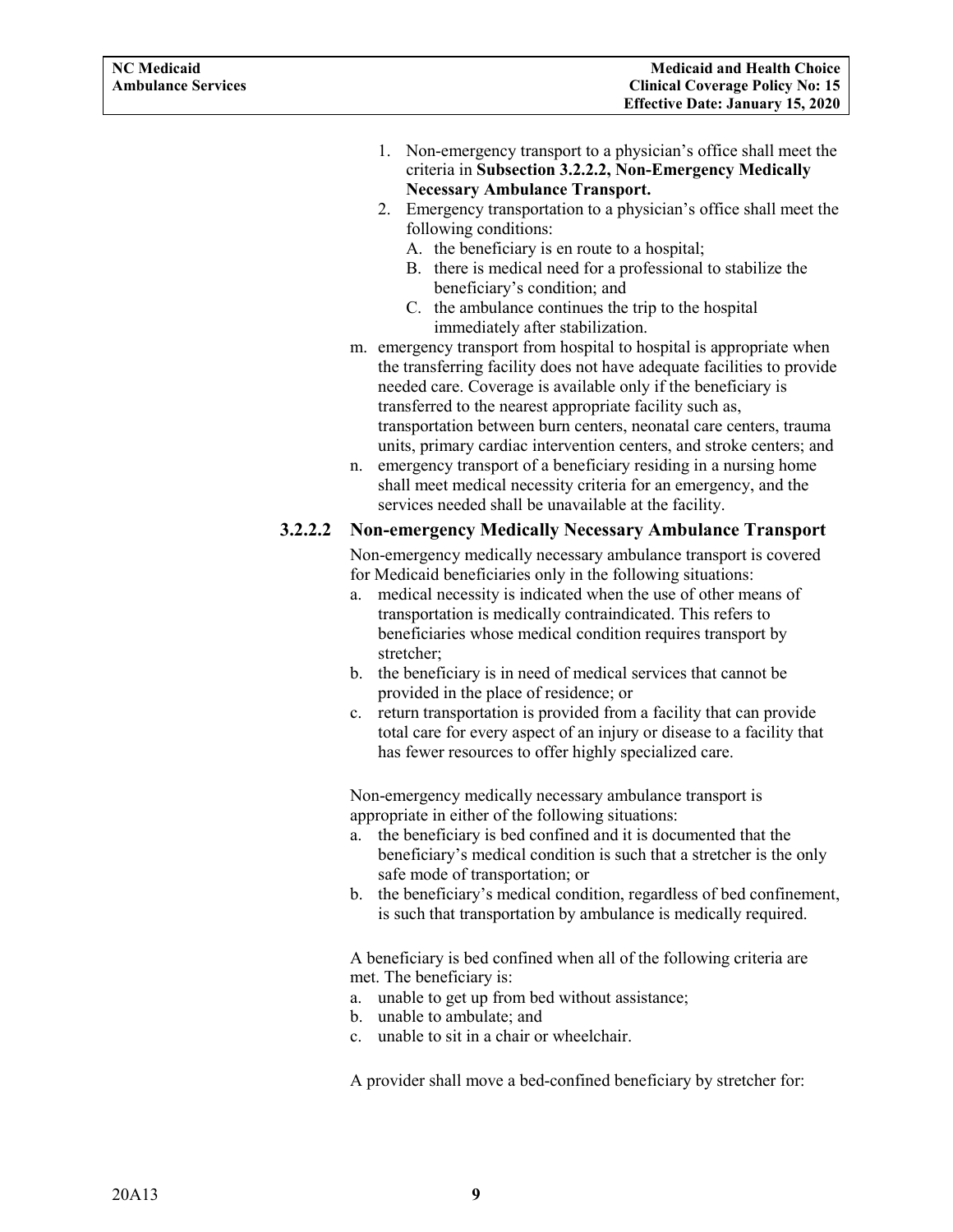- a. contractures creating non-ambulatory status and the beneficiary cannot sit;
- b. immobility of lower extremities (spica cast, fixed hip joints) and unable to be moved by wheelchair; or
- c. return (back) transport, such as when a newborn is transported to a tertiary hospital for necessary care and services and, when stabilized, is transported back to the referring hospital to receive a lower level of services.

# <span id="page-11-0"></span>**3.2.2.3 Ambulance Services during Pregnancy**

Ambulance services for pregnant beneficiaries must be medically necessary. Medical necessity may be present if one of the following conditions occur:

- a. Crowning;
- b. Hemorrhage;
- c. Preterm labor (prior to 37 weeks);
- d. Premature rupture of membranes;
- e. Abruptio placenta;
- f. Placenta Previa;
- g. Pre-eclampsia or Eclampsia; or
- h. Transport from a small hospital to tertiary hospital when beneficiary is in preterm labor.

# <span id="page-11-2"></span><span id="page-11-1"></span>**3.2.3 NCHC Additional Criteria Covered**

# **3.2.3.1 Origin and Destination**

NCHC shall cover **only emergency** ambulance transports that meet all other program requirements for coverage and only to the following destinations:

- a. Transportation to and from a hospital for inpatient care or outpatient emergency care;
- b. Transportation from a hospital to the nearest facility which is prepared to accept the beneficiary AND is able to provide needed service(s) which is (are) not available at the hospital where the beneficiary is presently confined;
- c. Critical access hospital;
- d. Transfer site (airport/helipad);
- e. Emergency transportation to a physician's office shall meet the following conditions:
	- 1. the beneficiary is en route to a hospital;
	- 2. there is medical need for a professional to stabilize the beneficiary's condition; and
	- 3. the ambulance continues the trip to the hospital immediately after stabilization.
- f. Emergency transport from hospital to hospital is appropriate when the transferring facility does not have adequate facilities to provide needed care. Coverage is available only if the beneficiary is transferred to the nearest appropriate facility such as, transportation between burn centers, trauma units, primary cardiac intervention centers, and stroke centers.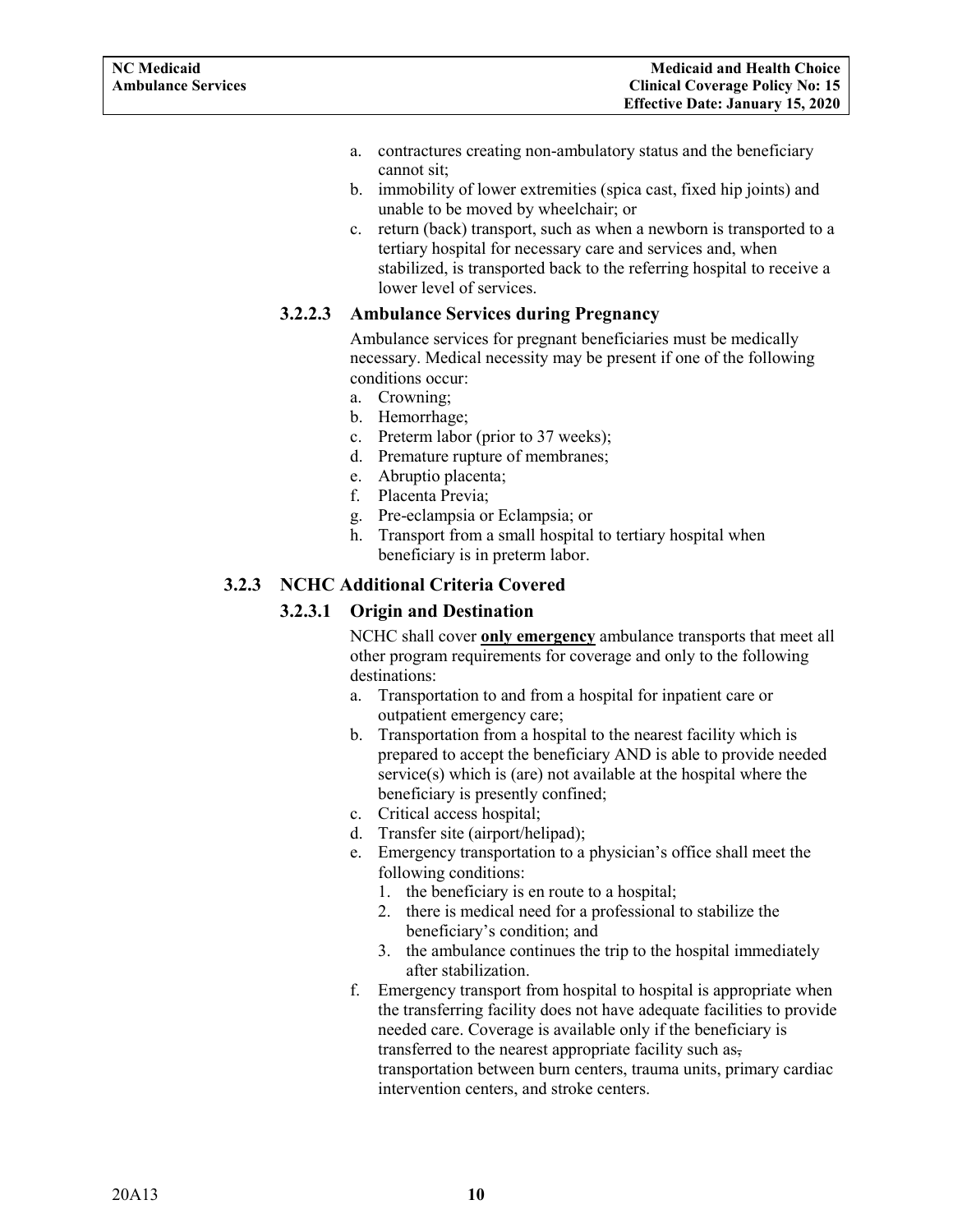g. Emergency transport to a behavioral health clinic or other appropriate location during a behavioral health crisis.

# <span id="page-12-0"></span>**4.0 When the Procedure, Product, or Service Is Not Covered**

*Note: Refer to Subsection 2.2.1 regarding EPSDT Exception to Policy Limitations for a Medicaid Beneficiary under 21 Years of Age.*

#### <span id="page-12-1"></span>**4.1 General Criteria Not Covered**

Medicaid and NCHC shall not cover procedures, products, and services related to this policy when:

- a. the beneficiary does not meet the eligibility requirements listed in **Section 2.0;**
- b. the beneficiary does not meet the criteria listed in **Section 3.0;**
- c. the procedure, product, or service duplicates another provider's procedure, product, or service; or
- d. the procedure, product, or service is experimental, investigational, or part of a clinical trial.

# <span id="page-12-4"></span><span id="page-12-3"></span><span id="page-12-2"></span>**4.2 Specific Criteria Not Covered**

#### **4.2.1 Specific Criteria Not Covered by both Medicaid and NCHC**

Medicaid and NCHC shall not cover the following:

#### **4.2.1.1 Nearest Appropriate Facility**

- a. The beneficiary is to be transferred to the nearest appropriate facility. Loaded mileage to a facility that does not meet this criterion is not reimbursed.
- b. The fact that a physician does or does not have staff privileges in a hospital is not a consideration in determining whether the hospital has appropriate facilities.
- c. A facility is not deemed appropriate or inappropriate based on a beneficiary's preference.

# <span id="page-12-5"></span>**4.2.1.2 Transport of Deceased Beneficiaries**

Ambulance transport of a deceased beneficiary is not covered if the beneficiary is pronounced dead by a legally authorized individual before the ambulance is called.

# <span id="page-12-6"></span>**4.2.1.3 Air Medical Ambulance**

Air medical ambulance transport to a facility that is not an acute-care hospital is not a covered service.

#### <span id="page-12-7"></span>**4.2.1.4 Other Non-covered Ambulance Services**

- a. An ambulance is called and no treatment is needed.
- b. The ambulance responds to a false alarm call.
- c. The beneficiary refuses all medical services.
- d. Ambulance transport is for a medical service that is not a Medicaid or NCHC covered service.
- e. Commercial airline tickets are not reimbursable
- f. Airstrip fees are not covered.
- g. Charges for taxes (local, state, federal, etc.) are not covered.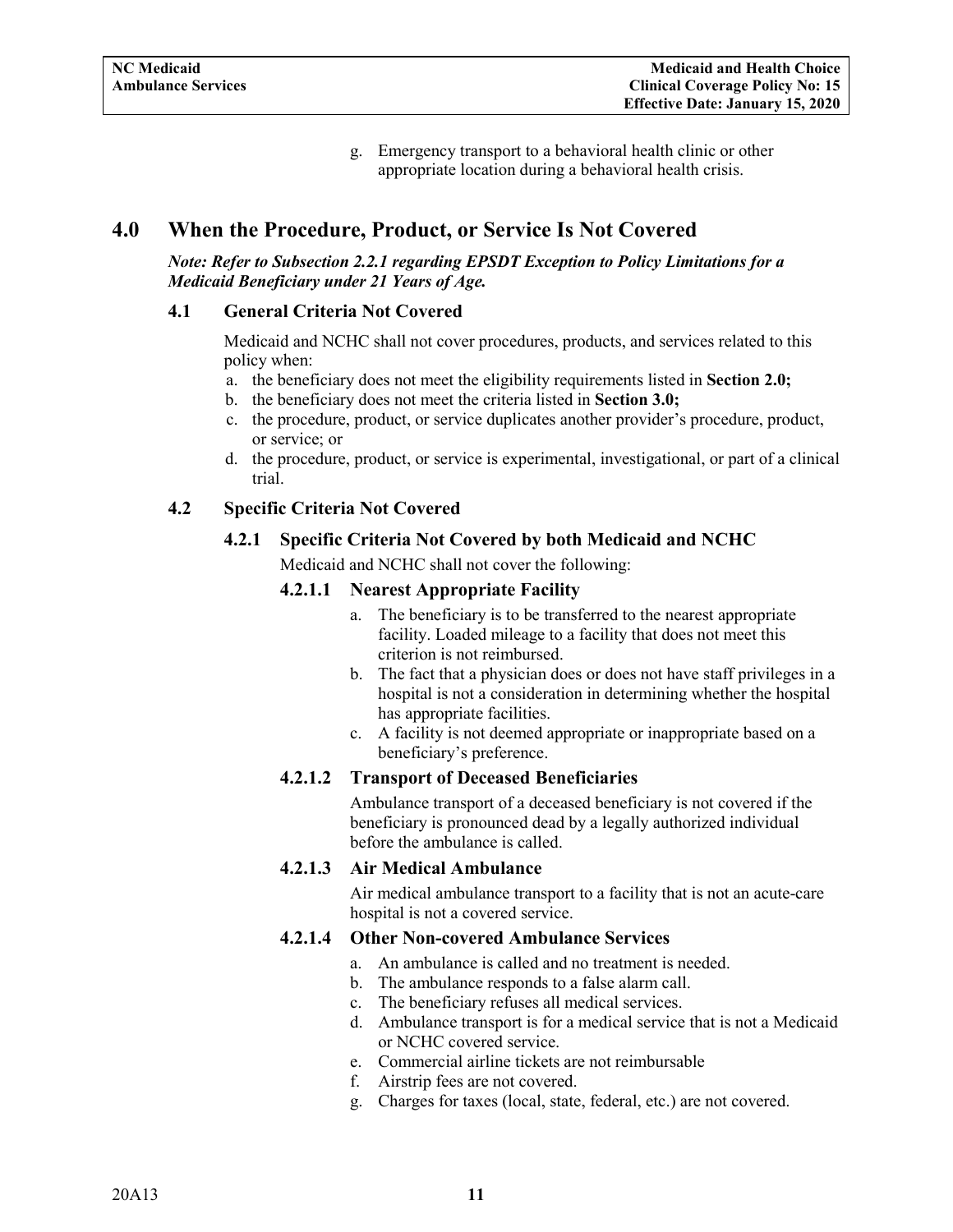- h. Separate additional charges for nursing personnel who are employees of a facility or ambulance service are not covered.
- i. Waiting fees are not covered.
- j. Costs for oxygen and other items and supplies provided are included in the base rate and not separately reimbursable.
- k. Services other than those listed in **Subsection 3.2** are not covered.

## <span id="page-13-5"></span><span id="page-13-1"></span><span id="page-13-0"></span>**4.2.2 Medicaid Additional Criteria Not Covered**

#### **4.2.2.1 Maternity Transport**

Ambulance transport of beneficiaries with routine pregnancies is not covered. Beneficiaries without complications that would endanger the life of the mother, the child, or both do not meet medical necessity criteria.

Beneficiaries with Medicaid coverage through Family Planning are not covered to receive ambulance services.

#### <span id="page-13-2"></span>**4.2.2.2 Nursing Facility Non-Ambulance Transportation**

Non-ambulance transportation of Medicaid-eligible beneficiaries to receive medical care that cannot be provided in the nursing facility is covered in the per diem that is reimbursed to the facility. The facility may contract with a service (including county-coordinated transportation systems) to provide transportation or may provide transportation services using its own vehicles.

**Note:** The nursing facility cannot charge the beneficiary or the beneficiary's family for the cost of this transportation.

#### <span id="page-13-3"></span>**4.2.3 NCHC Additional Criteria Not Covered**

- a. In addition to the specific criteria not covered in **Subsection 4.2.1** of this policy, NCHC shall not cover prenatal or childbirth services.
- <span id="page-13-4"></span>b. NCGS  $\S$  108A-70.21(b) "Except as otherwise provided for eligibility, fees, deductibles, copayments, and other cost sharing charges, health benefits coverage provided to children eligible under the Program shall be equivalent to coverage provided for dependents under North Carolina Medicaid Program except for the following:
	- 1. No services for long-term care.
	- 2. No nonemergency medical transportation.
	- 3. No EPSDT.
	- 4. Dental services shall be provided on a restricted basis in accordance with criteria adopted by the Department to implement this subsection.

# **5.0 Requirements for and Limitations on Coverage**

#### *Note: Refer to Subsection 2.2.1 regarding EPSDT Exception to Policy Limitations for a Medicaid Beneficiary under 21 Years of Age.*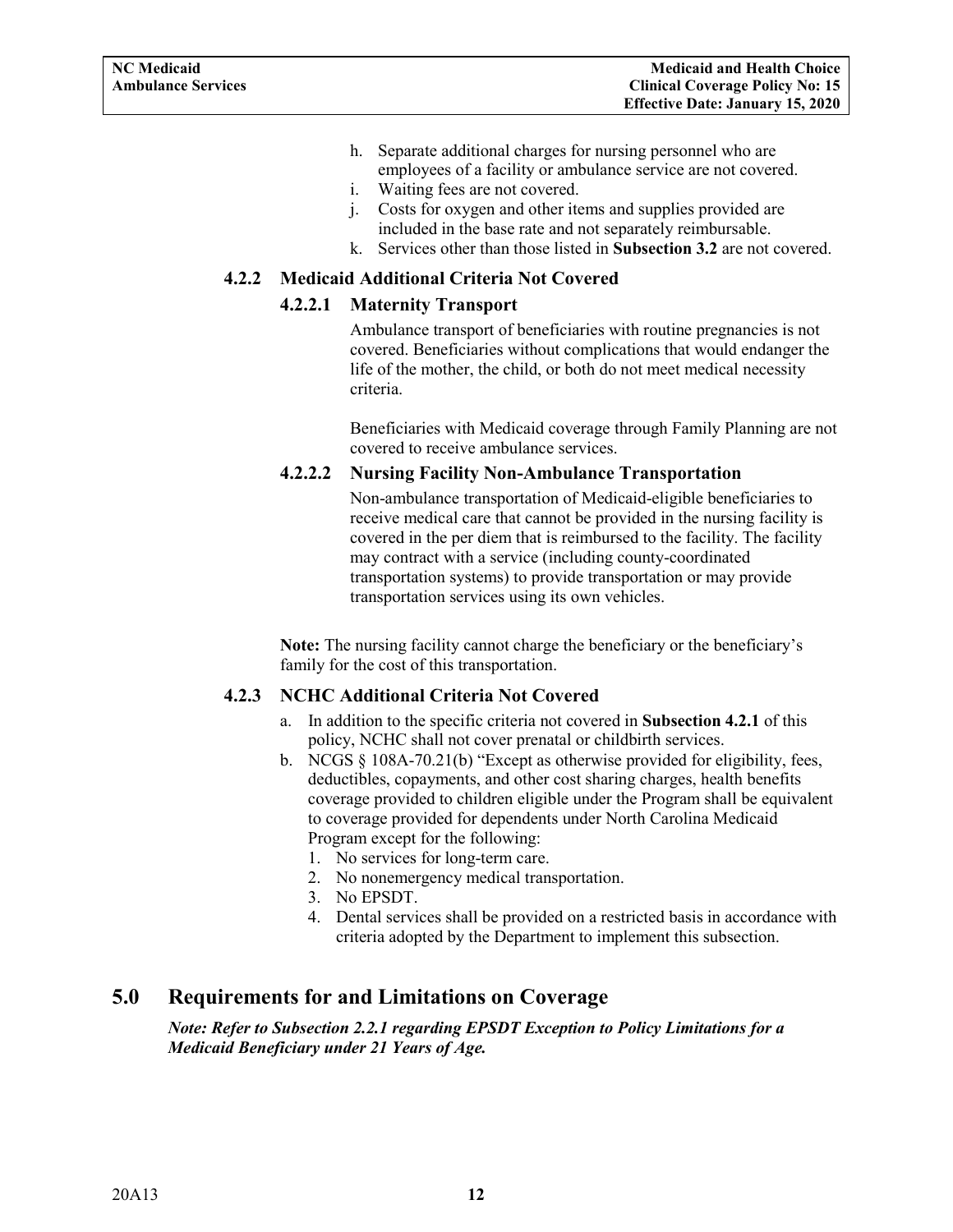# <span id="page-14-3"></span>**5.1 Prior Approval**

Prior approval (PA) is required for non-emergency ambulance services for a Medicaid beneficiary by ground or air from North Carolina to another state, from one state to another, or from another state back to North Carolina. Medical necessity determination is based on the documentation submitted by the provider. PA must be obtained **before**  rendering out-of-state non-emergency ambulance services. PA for ambulance service is separate from PA for a medical procedure or treatment provided out of state.

Obtaining PA does not guarantee payment, ensure beneficiary eligibility on the date of service, or guarantee a post-payment review to verify that the service was appropriate and medically necessary will not be conducted. A beneficiary must be eligible for Medicaid coverage on the date the procedure is performed or the service rendered. In accordance with 10A NCAC 22J.0106 (d), the provider cannot bill beneficiaries when he fails to follow program regulations or when the claim denies on the basis of a lack of medical necessity.

A provider requesting PA for state-to-state ambulance transport shall submit both the State-to-State Ambulance Transportation Addendum (Form 372-118A) and the Medicaid Prior Approval Form (Form 372-118) to NC Medicaid's designee. The request may be made by the transferring facility or the receiving facility. Forms are available at [https://medicaid.ncdhhs.gov/.](https://medicaid.ncdhhs.gov/)

NCHC does not cover non-emergency medical transportation.

Services must be provided in compliance with all applicable rules, regulations, laws, and current standards of practice. When requesting authorization for payment of services, the provider shall submit the beneficiary's face sheet and any other relevant information that demonstrates the beneficiary had an emergency medical condition as defined in 42 C.F.R. 489.24(c)(3).

PA is *not* required for in-state emergency ambulance services, ground or air, for Medicaid or NCHC beneficiaries.

#### <span id="page-14-1"></span><span id="page-14-0"></span>**5.2 Prior Approval Requirements**

#### **5.2.1 General**

The provider(s) shall submit to the Department of Health and Human Services (DHHS) Utilization Review Contractor the following:

- a. the prior approval request; and
- b. all health records and any other records that support the beneficiary has met the specific criteria in **Subsection 3.2** of this policy.

#### <span id="page-14-2"></span>**5.2.2 Specific**

- a. Each trip requires a separate PA process and PA number
- b. For non-emergency medically necessary ambulance transport, PA shall be obtained before service is rendered for a Medicaid beneficiary.
- c. The PA is active for 30 calendar days.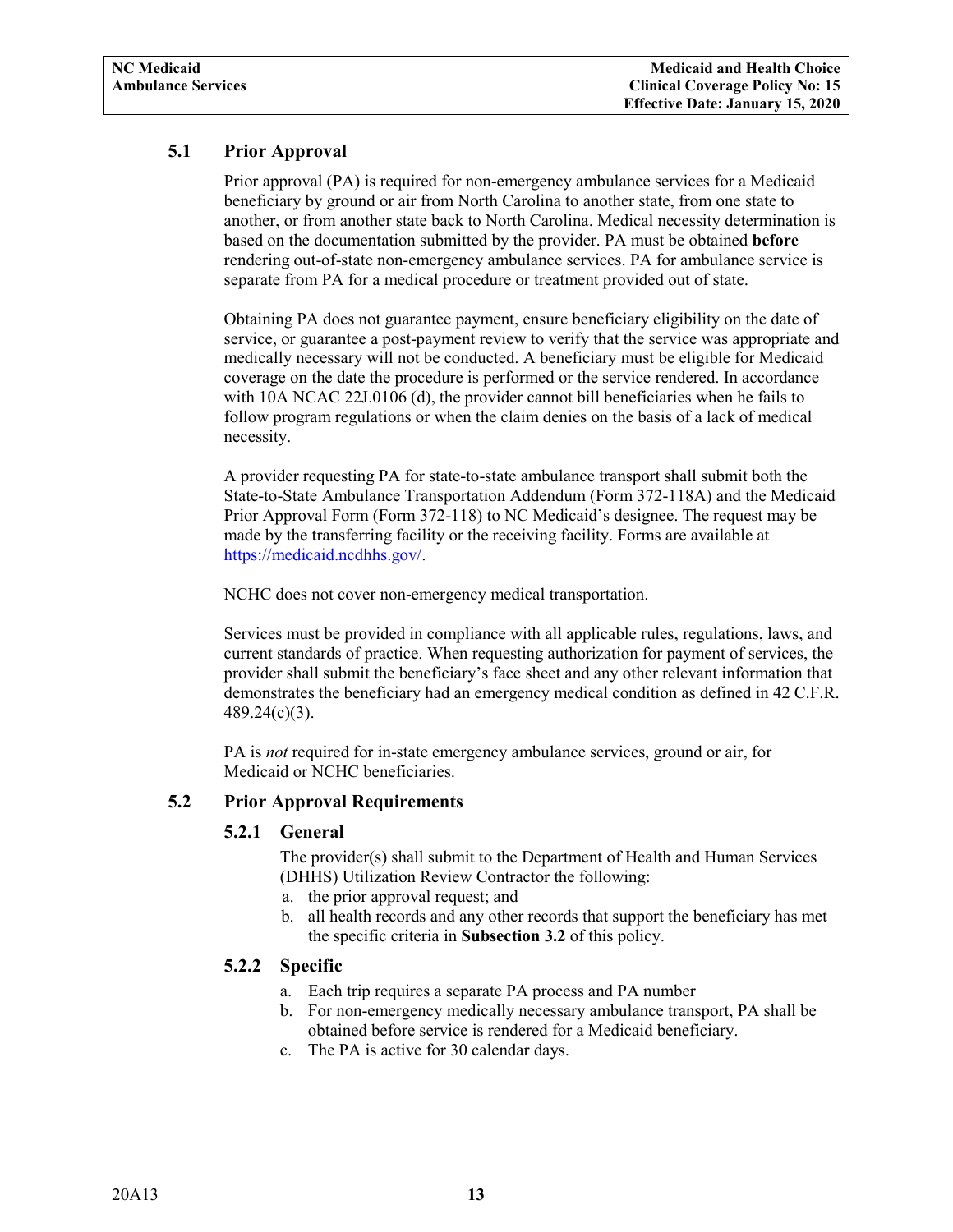# **5.3 Limitations or Requirements**

The provider shall bill only one ambulance procedure code for the same date of service, the same hour or time of pick-up, and the same or a different provider.

The provider shall not bill a round-trip ambulance transport and a one-way-trip ambulance transport on the same date of service. If this situation occurs, the provider shall submit an adjustment request with documentation that substantiates a round trip and an additional one-way trip on the same date of service.

# <span id="page-15-0"></span>**6.0 Provider(s) Eligible to Bill for the Procedure, Product, or Service**

To be eligible to bill for procedures, products, and services related to this policy, the provider(s) shall:

- a. meet Medicaid or NCHC qualifications for participation;
- b. have a current and signed Department of Health and Human Services (DHHS) Provider Administrative Participation Agreement; and
- c. bill only for procedures, products, and services that are within the scope of their clinical practice, as defined by the appropriate licensing entity.

# <span id="page-15-1"></span>**6.1 Provider Qualifications and Occupational Licensing Entity Regulations**

None Apply.

# <span id="page-15-2"></span>**6.2 Provider Certifications**

None Apply.

#### <span id="page-15-3"></span>**6.3 Licensure and Vehicles**

Ambulance providers shall comply with licensure and credentialing requirements of the State Office of Emergency Medical Services (OEMS) in the Division of Health Service Regulation (DHSR) and G.S. 131E-155.1. The beneficiary shall be transported in an appropriately equipped vehicle that has been inspected and issued a permit by the State OEMS and the ambulance provider shall comply with G.S. 131E-156 and 131E-157. Staffing shall be in accordance with G.S. 151E-158 and 10A NCAC 13P and appropriate for the level of care provided to the Medicaid or NCHC beneficiary. The OEMS Website is located at [https://www.ncdhhs.gov/divisions/dhsr.](https://www.ncdhhs.gov/divisions/dhsr)

#### <span id="page-15-4"></span>**6.4 In-State Ambulance Service Requirements**

In-state ambulance service providers shall meet each of the following requirements:

- a. Have a valid license from the State OEMS;
- b. Hold a current permit issued by OEMS on the vehicle(s) used for transport;
- c. Participate as an ambulance provider in the Medicare program; and
- d. Staff the ambulance in accordance with State and local laws, including staff credentialing in accordance with OEMS.

# <span id="page-15-5"></span>**6.5 Out-of-State Ambulance Service Requirements**

Out-of-state ambulance service providers shall meet all of the following requirements:

- a. A valid license as an ambulance provider under the laws of the state in which the provider operates;
- b. An enrolled Medicaid ambulance provider in the state in which the provider operates;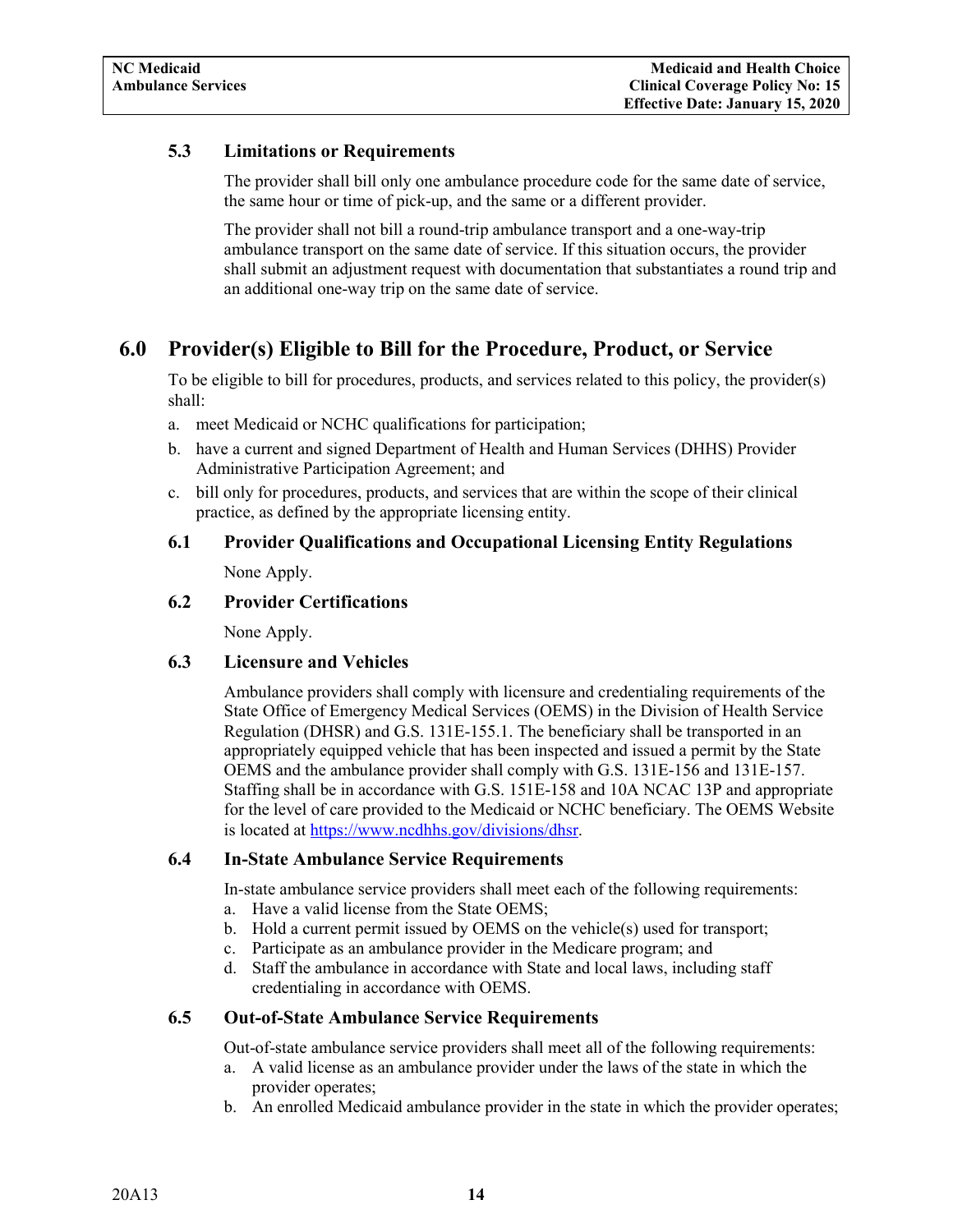- c. An enrolled Medicare ambulance provider; and
- d. Enrolled with an N.C. Medicaid provider number.

# <span id="page-16-3"></span><span id="page-16-0"></span>**7.0 Additional Requirements**

*Note: Refer to Subsection 2.2.1 regarding EPSDT Exception to Policy Limitations for a Medicaid Beneficiary under 21 Years of Age.*

#### <span id="page-16-1"></span>**7.1 Compliance**

Provider(s) shall comply with the following in effect at the time the service is rendered:

- a. All applicable agreements, federal, state and local laws and regulations including the Health Insurance Portability and Accountability Act (HIPAA) and record retention requirements; and
- b. All NC Medicaid's clinical (medical) coverage policies, guidelines, policies, provider manuals, implementation updates, and bulletins published by the Centers for Medicare and Medicaid Services (CMS), DHHS, its divisions or its fiscal agent.

# <span id="page-16-2"></span>**7.2 Call Reports**

The ambulance provider shall maintain all call reports, PA forms, documentation to support the miles billed, and any other records prepared or received in regard to the service rendered to Medicaid and NCHC beneficiaries and claimed for reimbursement. The provider shall retain the records for a minimum of six years from the date of service, unless a longer retention period is required, and shall be made available to NC Medicaid or its NC Medicaid's designee upon request.

Submission of call reports is not required when filing ambulance claims.

A call report shall be legible, complete, and accurate and:

- a. Include a complete description of the beneficiary at the scene and in transit:
	- 1. Detail the condition necessitating the ambulance service;
	- 2. Include a physical description of the beneficiary's position, location, and status during the initial encounter (for example, lying on the floor or sitting in a wheelchair);
	- 3. Include data on how, when, and where the beneficiary was found; all vital signs; level of consciousness; and other relevant information;
	- 4. Document all treatments rendered and the beneficiary's response to treatment;
	- 5. Use sufficient detail to justify that the beneficiary's health and safety would be endangered if transported other than by stretcher; and
	- 6. Use sufficient detail to support the medical necessity of the transport, the condition codes billed, and the level of care provided. If the ambulance service does not meet medical necessity and coverage criteria, the provider shall document this information on the call report to ensure a complete and accurate record of the beneficiary's condition.
- b. Include the time in the range of 00–23 hours, the point of pickup, the destination, and the number of loaded miles;
- c. Document that the transport is to the nearest appropriate facility; and
- d. Document one-way or round-trip ambulance transport.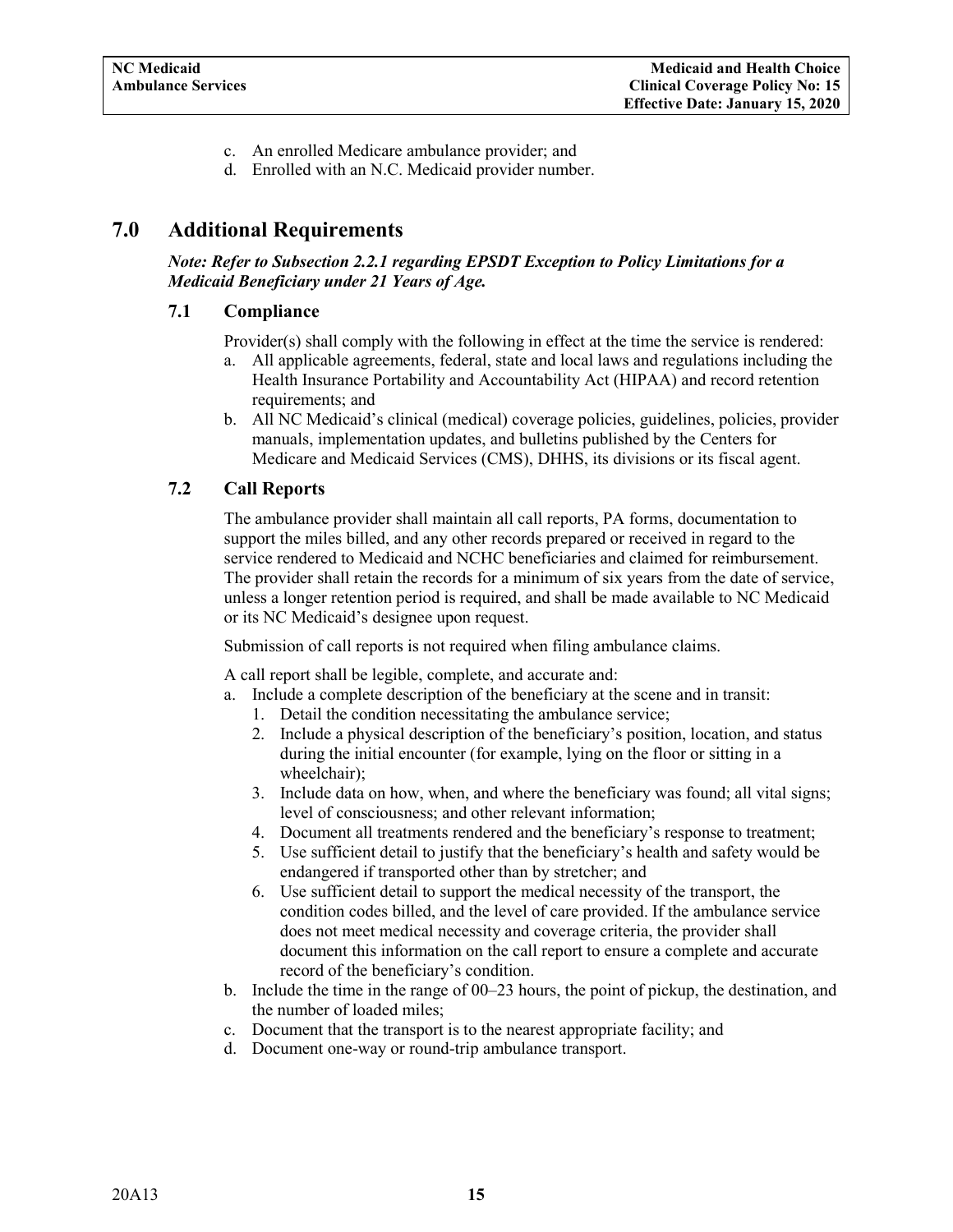## <span id="page-17-0"></span>**7.3 Physician Certification and Order for Non-Emergency Medicaid Ambulance Services**

The ambulance provider shall obtain the signed written order and certification with the appropriate signatures before billing for the following services:

## **7.3.1 Non-Emergency, Scheduled, Repetitive Ambulance Services**

For all non-emergency, scheduled, repetitive ambulance services, ambulance providers shall obtain from the Medicaid beneficiary's attending physician a written order certifying the medical necessity of the ambulance services. The physician's order shall be dated no earlier than 60 calendar days before the date the service is furnished.

# <span id="page-17-1"></span>**7.3.2 Non-Emergency Ambulance Services That Are Either Unscheduled or That Are Scheduled on a Non-Repetitive Basis**

For a Medicaid beneficiary who is under the care of a physician, the ambulance provider shall obtain a written order certifying the medical necessity from the beneficiary's attending physician within 48 hours after the transport.

If the ambulance provider cannot obtain the written order and certification with appropriate signatures within 21 calendar days following the date of service, the provider shall document the attempts to obtain the requested order and certification and may then submit the claim to NC Medicaid's designee.

If the ambulance provider cannot obtain a signed physician certification statement from the beneficiary's attending physician, he shall obtain a signed certification statement from either the physician assistant (PA), nurse practitioner (NP), clinical nurse specialist (CNS), registered nurse (RN), or discharge planner who has personal knowledge of the beneficiary's condition at the time the ambulance transport is ordered, or the service is furnished.

This individual shall be employed by the beneficiary's attending physician or by the hospital or facility where the beneficiary is being treated and from which the beneficiary is transported.

A physician order is not required for a Medicaid beneficiary who resides at home or in a facility and is not under the direct care of a physician.

The presence of the signed physician certification statement does not necessarily demonstrate that the transport was medically necessary and that it met coverage criteria. The ambulance provider shall meet all coverage criteria, including call report criteria, in order for reimbursement to be made.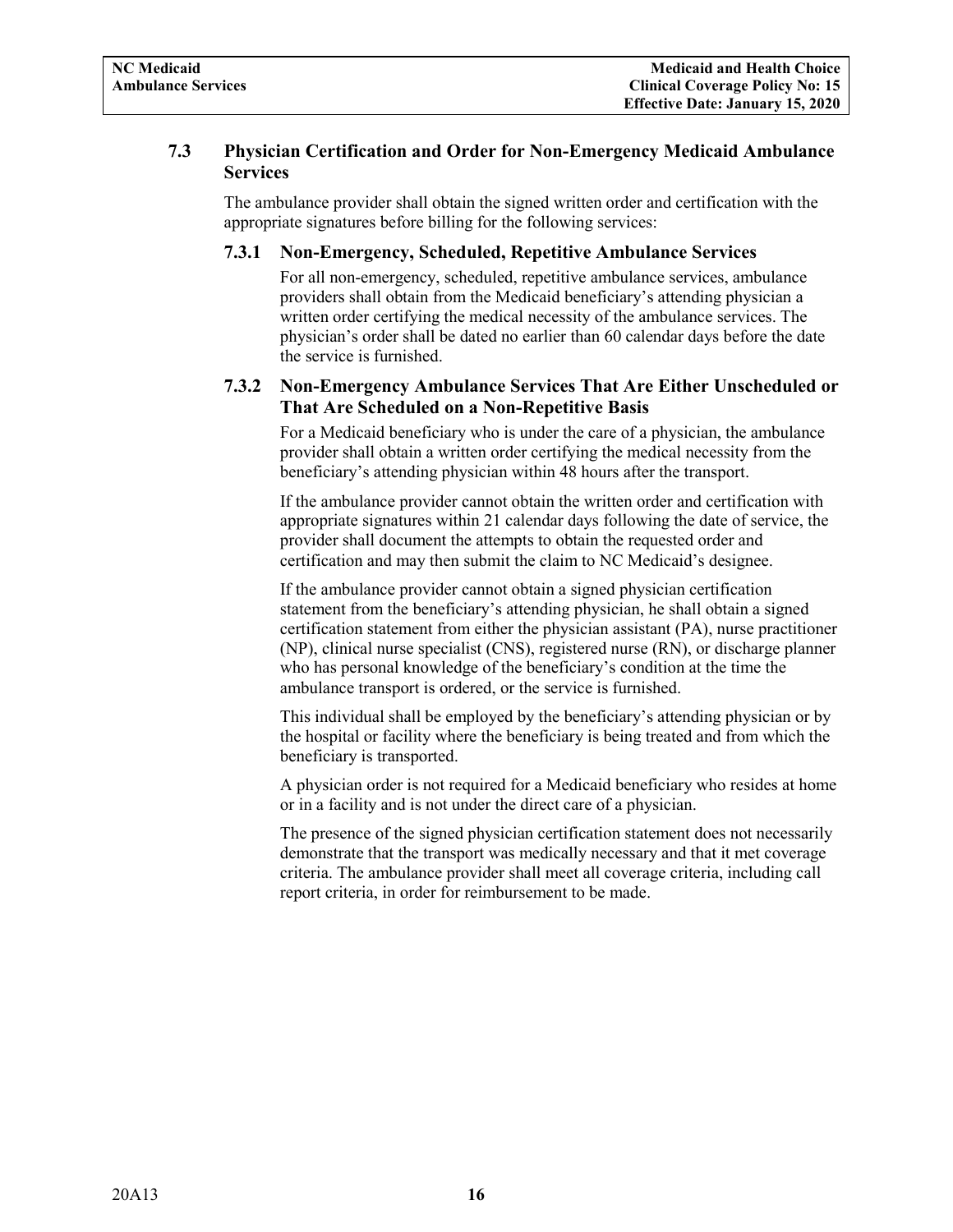# <span id="page-18-0"></span>**8.0 Policy Implementation and History**

**Original Effective Date:** February 1, 2016

**History:**

| <b>Date</b>                                           | <b>Section or</b>                 | Change                                                                                                                                                                                                                                                                                                                                                                                                                                                                                                                                                                                                                                                                                                                                                                                                                                                                                                                                                                                          |  |
|-------------------------------------------------------|-----------------------------------|-------------------------------------------------------------------------------------------------------------------------------------------------------------------------------------------------------------------------------------------------------------------------------------------------------------------------------------------------------------------------------------------------------------------------------------------------------------------------------------------------------------------------------------------------------------------------------------------------------------------------------------------------------------------------------------------------------------------------------------------------------------------------------------------------------------------------------------------------------------------------------------------------------------------------------------------------------------------------------------------------|--|
|                                                       | subsection Revised                |                                                                                                                                                                                                                                                                                                                                                                                                                                                                                                                                                                                                                                                                                                                                                                                                                                                                                                                                                                                                 |  |
| 02/01/2016                                            | All sections and<br>attachment(s) | New policy documenting current coverage and services                                                                                                                                                                                                                                                                                                                                                                                                                                                                                                                                                                                                                                                                                                                                                                                                                                                                                                                                            |  |
| Table of Contents<br>03/15/2019<br>contact your PHP." |                                   | Added, "To all beneficiaries enrolled in a Prepaid<br>Health Plan (PHP): for questions about benefits and<br>services available on or after November 1, 2019, please                                                                                                                                                                                                                                                                                                                                                                                                                                                                                                                                                                                                                                                                                                                                                                                                                            |  |
| 03/15/2019                                            | All Sections and<br>Attachments   | Updated policy template language.                                                                                                                                                                                                                                                                                                                                                                                                                                                                                                                                                                                                                                                                                                                                                                                                                                                                                                                                                               |  |
| 08/15/2019                                            | Section 3.2.1.5                   | Added Subsection "3.2.1.5 Transport to Behavioral<br><b>Health Crisis Centers"</b><br>NC Medicaid shall cover transport of Medicaid<br>beneficiaries in behavioral health crisis to behavioral<br>health clinics or alternative appropriate care locations<br>when the following criteria are met:<br>a. Emergency Medical Services (EMS) providers have<br>received appropriate education in caring for<br>beneficiaries in behavioral health crisis;<br>b. EMS system has at least one partnership with a<br>receiving facility that is able to provide care<br>appropriate for those beneficiaries; and<br>c. EMS systems shall be required to include in its<br>EMS system plan a report on beneficiary<br>experiences and outcomes in accordance with rules<br>adopted by Department of Health and Human<br>Services (DHHS), Division of Health Service<br>Regulation (DHSR), Division of Health Benefits<br>(DHB), and Office of Emergency Services (OEMS)<br>Session Law 2018-5 11H.4(a) |  |
| 08/15/2019                                            | Section 3.2.3.1 (g)               | Added: Emergency transport to a behavioral health<br>clinic or other appropriate location during a behavioral<br>health crisis. Effective Date: July 1, 2019                                                                                                                                                                                                                                                                                                                                                                                                                                                                                                                                                                                                                                                                                                                                                                                                                                    |  |
| 01/15/2020                                            | Table of Contents                 | Updated policy template language, "To all beneficiaries<br>enrolled in a Prepaid Health Plan (PHP): for questions<br>about benefits and services available on or after<br>implementation, please contact your PHP."                                                                                                                                                                                                                                                                                                                                                                                                                                                                                                                                                                                                                                                                                                                                                                             |  |
| 01/15/2020                                            | Attachment A                      | Added, "Unless directed otherwise, Institutional Claims<br>must be billed according to the National Uniform<br>Billing Guidelines. All claims must comply with<br>National Coding Guidelines".                                                                                                                                                                                                                                                                                                                                                                                                                                                                                                                                                                                                                                                                                                                                                                                                  |  |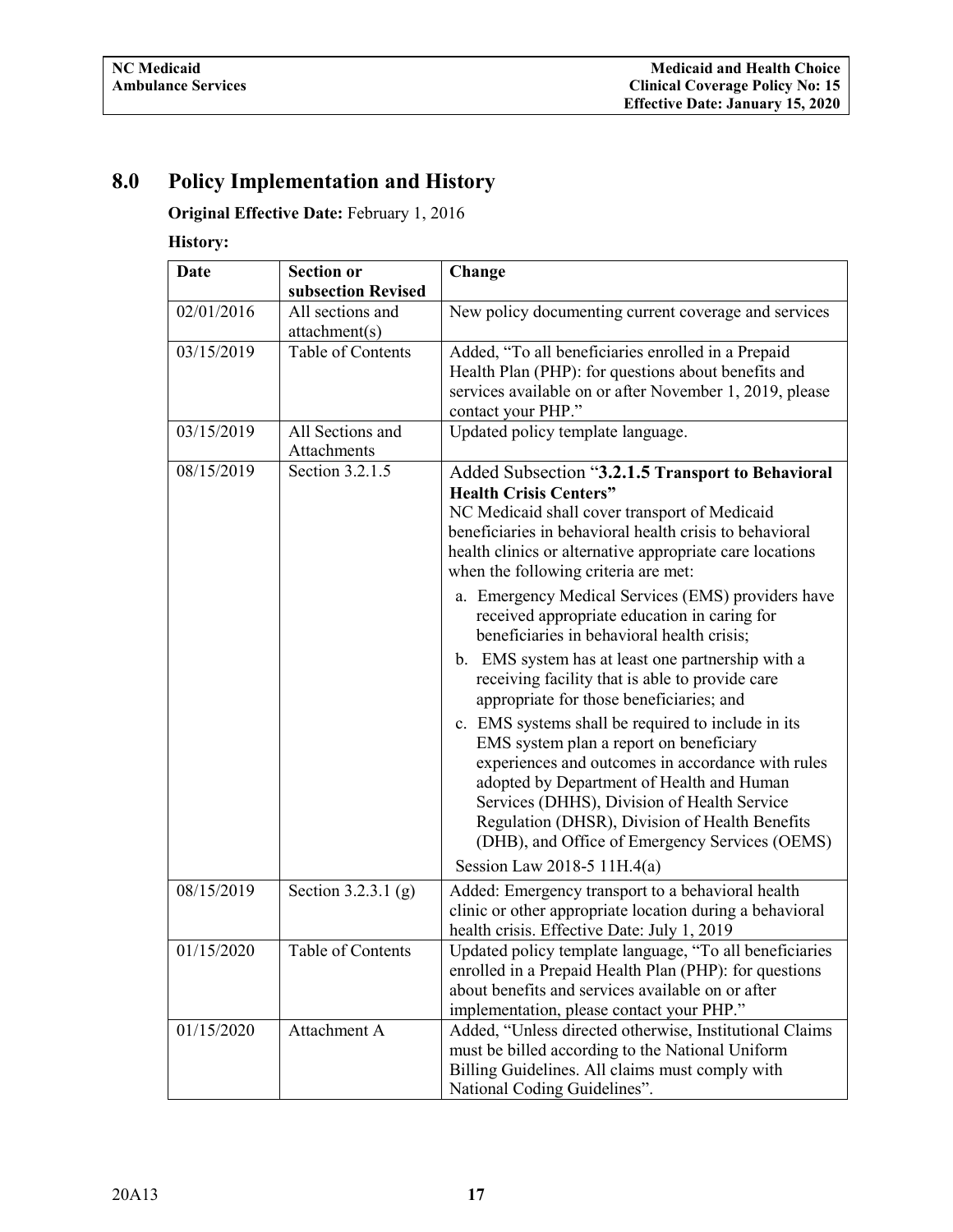# **Attachment A: Claims-Related Information**

<span id="page-19-0"></span>Provider(s) shall comply with the, *NCTracks Provider Claims and Billing Assistance Guide*, Medicaid bulletins, fee schedules, NC Medicaid's clinical coverage policies and any other relevant documents for specific coverage and reimbursement for Medicaid and NCHC:

# <span id="page-19-1"></span>**A. Claim Type**

Institution-based ambulance providers bill institutional (UB-04/837I)

Independent/private ambulance providers bill professional (CMS-1500/837P)

Unless directed otherwise, Institutional Claims must be billed according to the National Uniform Billing Guidelines. All claims must comply with National Coding Guidelines

#### <span id="page-19-2"></span>**B. International Classification of Diseases and Related Health Problems, Tenth Revisions, Clinical Modification (ICD-10-CM) and Procedural Coding System (PCS)**

Provider(s) shall report the ICD-10-CM and Procedural Coding System (PCS) to the highest level of specificity that supports medical necessity. Provider(s) shall use the current ICD-10 edition and any subsequent editions in effect at the time of service. Provider(s) shall refer to the applicable edition for code description, as it is no longer documented in the policy.

# <span id="page-19-3"></span>**C. Code(s)**

Provider(s) shall report the most specific billing code that accurately and completely describes the procedure, product or service provided. Provider(s) shall use the Current Procedural Terminology (CPT), Health Care Procedure Coding System (HCPCS), and UB-04 Data Specifications Manual (for a complete listing of valid revenue codes) and any subsequent editions in effect at the time of service. Provider(s) shall refer to the applicable edition for the code description, as it is no longer documented in the policy.

If no such specific CPT or HCPCS code exists, then the provider(s) shall report the procedure, product or service using the appropriate unlisted procedure or service code.

#### **HCPCS Codes**

Institutional and professional providers use the following  $HCPCS code(s)$  to identify the service being rendered.

| <b>HCPCS Code(s)</b> |        |  |  |
|----------------------|--------|--|--|
| A0425                | A0430  |  |  |
| A0426 $*$            | A0431  |  |  |
| A0427                | A0433  |  |  |
| A0428 $*$            | A0435  |  |  |
| A0429                | A0436  |  |  |
|                      | T2003* |  |  |

\* This code is not covered under the NCHC program. NCHC does not cover non-emergency ambulance transportation.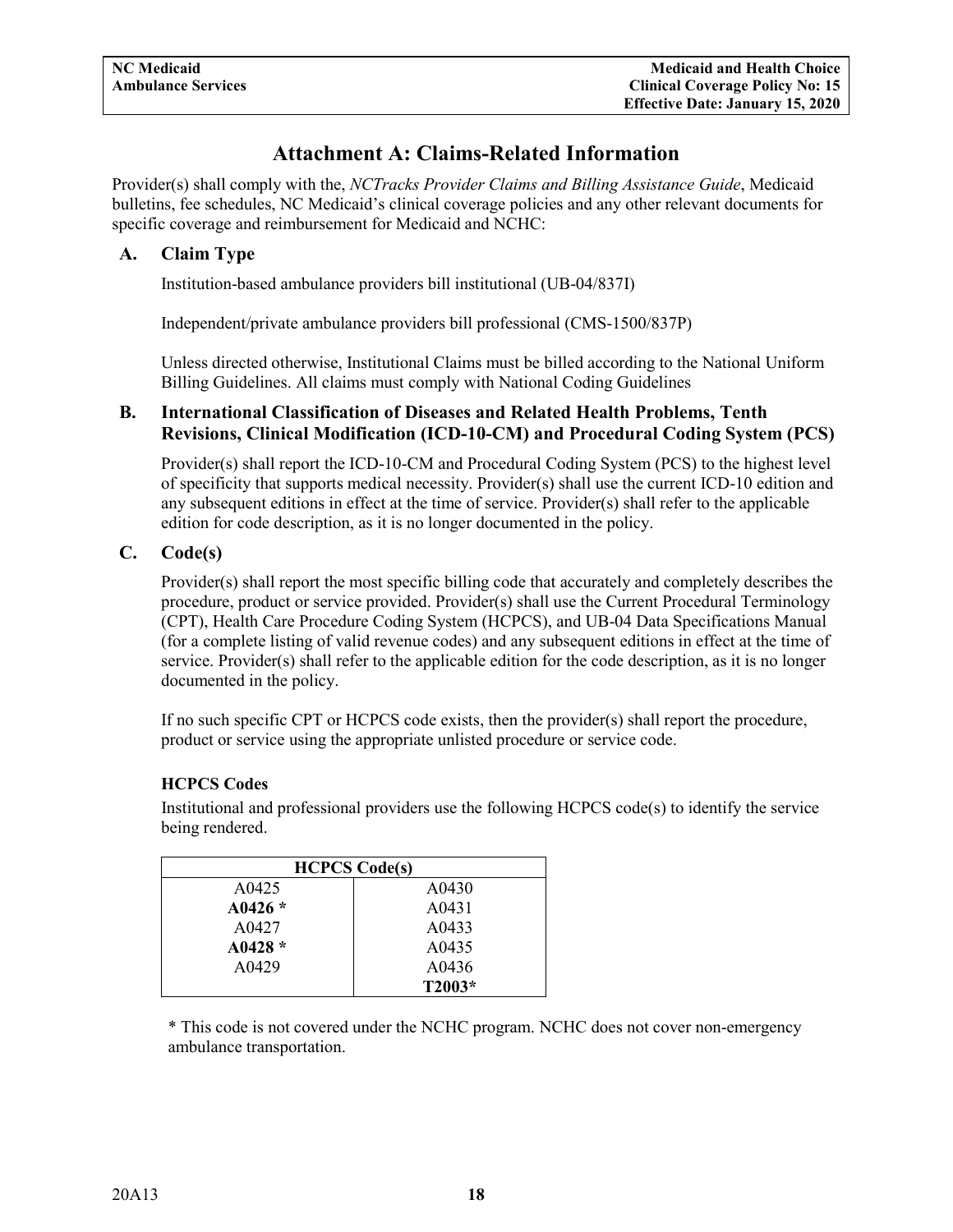#### **Revenue Codes**

Institutional providers must report revenue code (RC) 540 and one of the HCPCS codes listed above for each ambulance trip provided. Institutional providers must report RC 540 and a mileage code, when applicable, on a separate detail line.

| <b>Revenue Code</b> |  |  |
|---------------------|--|--|
| $D \cap 540$        |  |  |

#### **Condition Codes**

Institutional providers must report one of the condition codes listed below:

| <b>Condition Code</b>                                                |                                                                           |  |  |
|----------------------------------------------------------------------|---------------------------------------------------------------------------|--|--|
| ΑK                                                                   | Air Ambulance Required                                                    |  |  |
| ΑL                                                                   | Specialized Treatment/Bed Unavailable (transported to alternate facility) |  |  |
| Non-Emergency Medically Necessary Stretcher Transport Required<br>ΑM |                                                                           |  |  |

#### **Medical Conditions List**

Refer to the Medicare Claims Processing Manual, Chapter 15-Ambulance, Section 40-Medical Conditions List and Instructions located at

[http://www.cms.gov/Regulations-and-Guidance/Guidance/Manuals/Downloads/clm104c15.pdf.](http://www.cms.gov/Regulations-and-Guidance/Guidance/Manuals/Downloads/clm104c15.pdf)

#### **Unlisted Procedure or Service**

**CPT:** The provider(s) shall refer to and comply with the Instructions for Use of the CPT Codebook, Unlisted Procedure or Service, and Special Report as documented in the current CPT in effect at the time of service.

**HCPCS:** The provider(s) shall refer to and comply with the Instructions For Use of HCPCS National Level II codes, Unlisted Procedure or Service and Special Report as documented in the current HCPCS edition in effect at the time of service.

#### <span id="page-20-0"></span>**D. Modifiers**

Provider(s) shall follow applicable modifier guidelines.

Providers must report an origin and destination modifier for each ambulance trip provided. Origin and destination modifiers used for ambulance services are created by combining two alpha characters. Each alpha character, with the exception of "x," represents an origin code or a destination code. The pair of alpha codes creates one modifier. The first position alpha code equals origin; the second position alpha code equals destination. The modifier description is listed in the Health Care Procedure Coding System (HCPCS). Provider(s) shall refer to the applicable edition for the code description as it is no longer documented in the policy.

| <b>Alpha Codes</b> |  |  |  |  |  |
|--------------------|--|--|--|--|--|
|                    |  |  |  |  |  |
|                    |  |  |  |  |  |
|                    |  |  |  |  |  |
|                    |  |  |  |  |  |